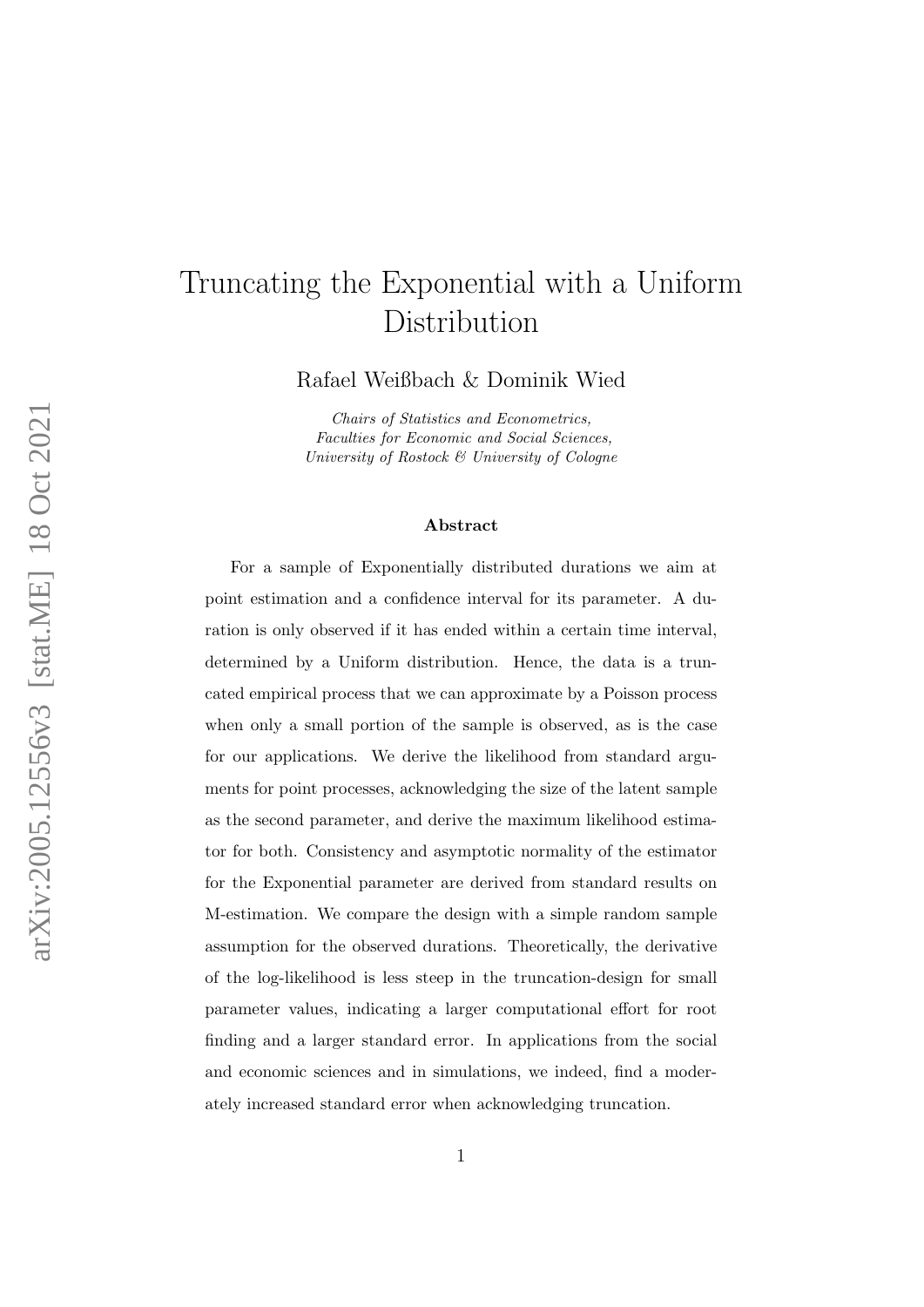Keywords: double-truncation, Exponential distribution, large sample

#### 1 Introduction

Poor sample selection is a frequent basis for objection to the inferential quality of data. Hospital controls may be negatively selective, a student sample is a positive selection. Sampling from soldiers is selective, because a body height threshold truncates smaller recruits. Inference from the status quo of a loan portfolio can take into account the fact that earlier loan applications with too small score had been rejected (see Bücker et al., 2013). Here we study de-selection on the basis of age being either too low or too high. An age is the duration between two events, denoted as "birth" and "death", and Figure [1\(](#page-1-0)left) shows the three possible situations.



<span id="page-1-0"></span>Figure 1: Left: Three cases of the date of  $1^{st}$  event (black bullet) and date of  $2^{nd}$  event (white circle): observed (solid) and truncated (dashed) durations/ Right: Sets in the co-domain of  $(X_i, T_i)'$  or  $(\tilde{X}_j, \tilde{T}_j)'$  used in Lemma [1](#page-6-0) (and proof): Example  $x \geq s$ 

(Explanation of panels and symbols is distributed over larger parts of text.)

We assume an Exponential distribution for the latent duration  $X_j$ , observed or truncated, and estimate its parameter  $\theta_0$ . Our three applications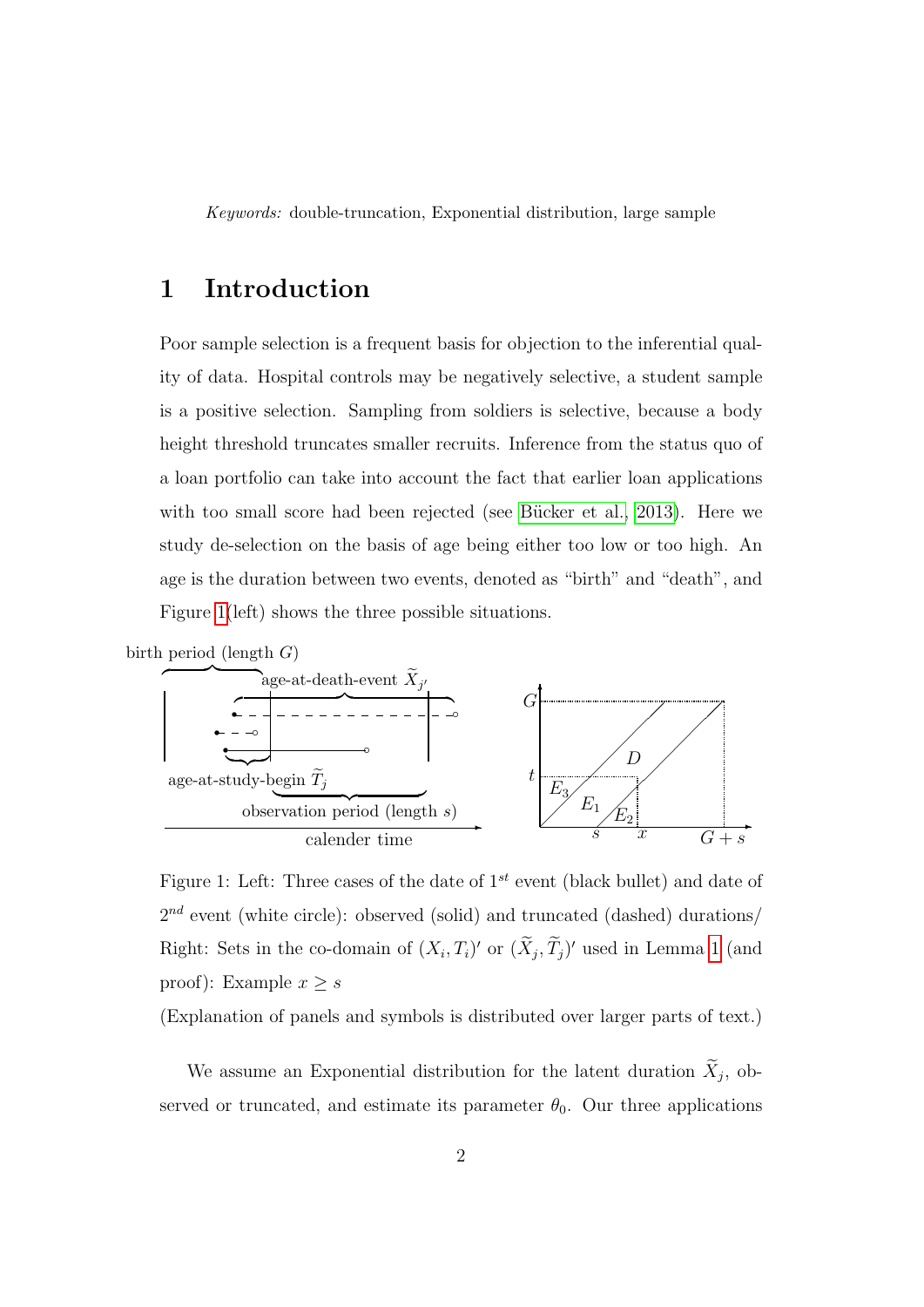will be the lifetime of a company (in Germany), the duration of a marriage (in the city of Rostock), and the waiting time, after the  $50<sup>th</sup>$  birthday, until dementia onset (in Germany).

The parameter of an Exponential distribution is closely linked to the probability of the second event happening within one time unit, one year in all of our applications. In essence, one wants to estimate such an event probability by dividing the number of events (over a certain period) by the number of units at risk (at the beginning of the period), this being prohibited by the lack of denominator. We circumvent the missing data with the conditional distribution of the duration.

We distinguish, as three statistical masses, the *population* as all units with a first event in a period (of length  $G$ ), the latent *simple random sample* and, after truncation, the observed data.

One can of course ask, in particular whether such simple random latent samples exist at all in practice. In survival analysis, the assumption of durations as independent identically distributed random variables can be defended, because independence and randomness are attributable to an unforeseeable staggered entry (see e.g. [Weißbach and Walter, 2010\)](#page-26-0). Even more specifically, in labour economics, it is validated theoretically that market friction renders the entry into a new occupation for an employee random, and hence its duration until the new occupation.

Truncation is known to introduce a selection bias, referring to the comparison of two models, the estimate of the correct model compared to the estimate from erroneously modelling the observed data as a simple random sample (srs-design). (We will later distinguish the selection bias from the statistical bias, the later referring to only one model, namely comparing an estimate with the true parameter.) More important for us is that truncation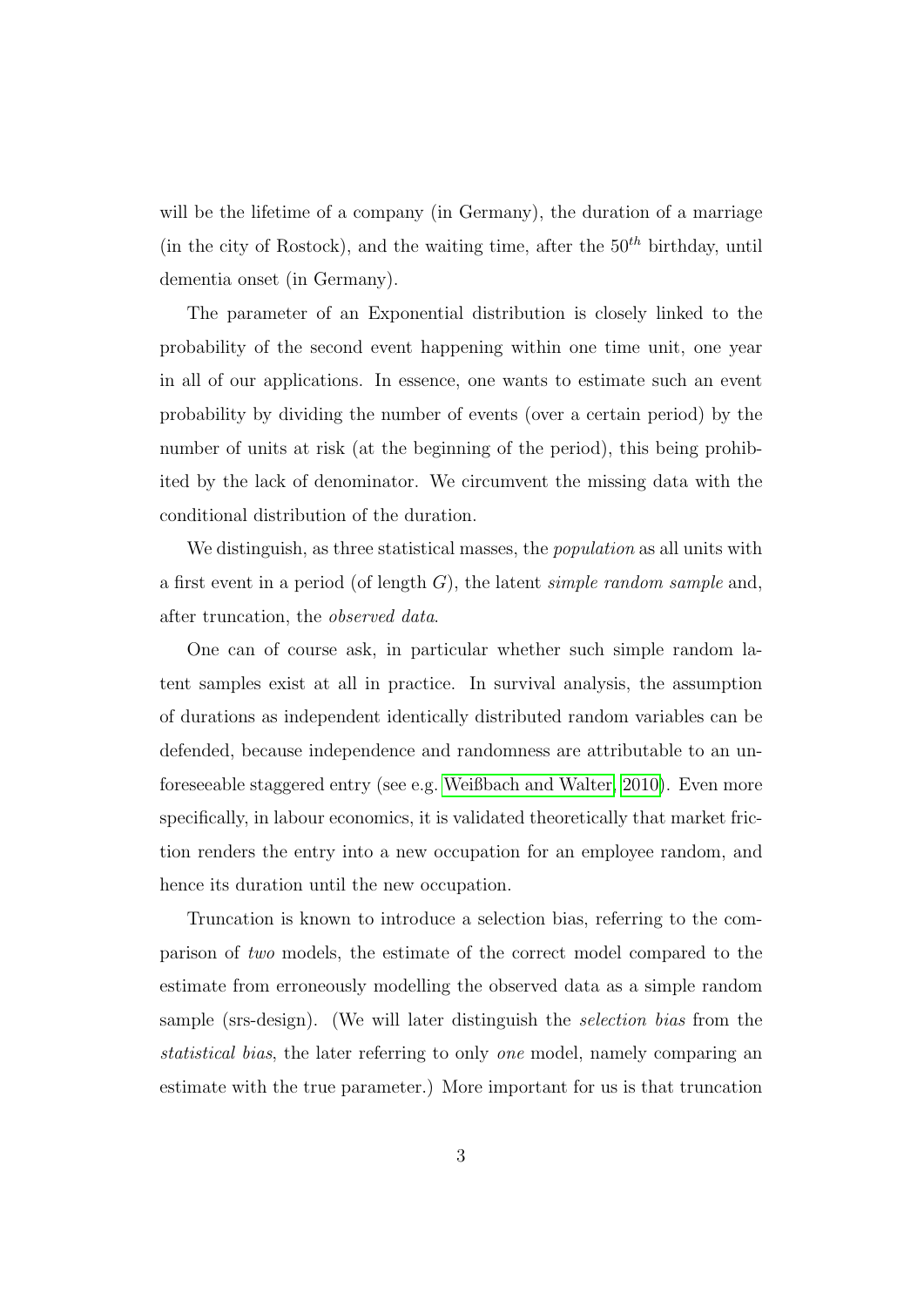is suspected to increase the standard error, as suspected by [Adjoudj and Tat](#page-25-1)[achak](#page-25-1) [\(2019\)](#page-25-1) due to dependence in the observed data, and we are interested in the extent to which the truncation hinders statistical inference in terms of large sample properties.

As an early reference, [Cox and Hinkley](#page-25-2) [\(1974\)](#page-25-2) in their Example 2.25 consider the size of the truncated sample as an ancillary statistic, not acknowledging the size of the latent sample,  $n$ , as a parameter. The size of the truncated sample was subsequently considered again as random in [Woodroofe](#page-27-0) [\(1985\)](#page-27-0), and conditioning was used to prove consistency. Neighbouring contemporaneous work on truncation in survival analysis, mostly semi- and non-parametrically are [Shen](#page-26-1) [\(2010\)](#page-26-1); Moreira and de Uña-Alvarez [\(2010\)](#page-26-2); [Weißbach et al.](#page-27-1) [\(2013\)](#page-27-1); [Emura et al.](#page-25-3) [\(2015,](#page-25-3) [2017\)](#page-25-4); [Frank et al.](#page-26-3) [\(2019\)](#page-26-3); Dörre [\(2020\)](#page-25-5).

Here, we derive the maximum likelihood estimator (MLE) of n and  $\theta_0$  by representing the observed data as a truncated empirical process. We derive the likelihood with standard results for empirical processes (see e.g. [Reiss,](#page-26-4) [1993\)](#page-26-4). The size of the data  $m$  will be shown to be such a process, seen as a point measure, evaluated at a certain set S. To the best of our knowledge the model is the first example of an exponential family with the space of point measures being the sample space.

# 2 Model and Result

Before presenting the estimator and its asymptotic distribution, the data need to be described.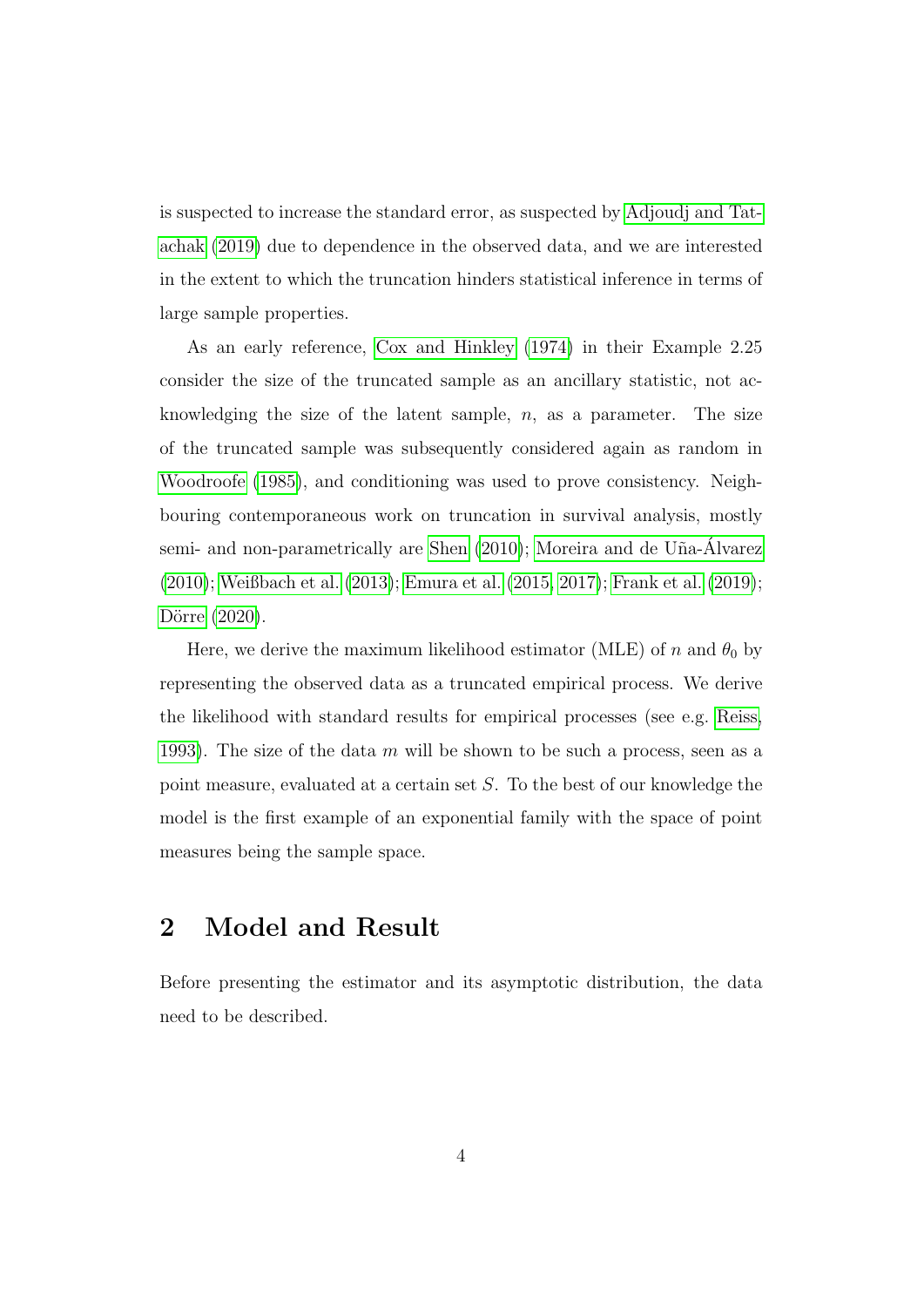#### 2.1 Sample Selection

The unit j of the latent sample carries as second measure its lifetime  $\widetilde{X}_j$  (∈  $\mathbb{R}_0^+$ ) its birthdate (a calendar time). We, equivalently, measure the birthdate backwards from a specific time point (equal for all units of the latent sample) and denote it as  $T_j$ . We use the calendar date when our study period begins as thus time point, so that  $\widetilde{T}_j$  has the interpretation of being the "age when the study begins". We consider as population, units born within a pre-defined time window going back G time units from the study beginning, so that  $\widetilde{T}_j \in [0, G]$  (see Figure [1\(](#page-1-0)left)). Define  $S := \mathbb{R}_0^+ \times [0, G]$ , with  $0 < G < \infty$ , the space for one outcome, and let it generate the  $\sigma$ -field  $\beta$ . In comparison to the example of soldiers whose recruitment truncates all at the *same* height, to fit our survival analytic applications, each unit is truncated at a different age. As illustrated in Figure [1\(](#page-1-0)left), all units are truncated at the same time, when the study begins. Differently for each unit  $j$ , the time interval of observation truncates the sample unit in cases of a too low or too high age. Because  $\widetilde{T}_j$ is the (shifted) birth date, assuming as births process a time-homogeneous Poisson process renders the distribution of  $\widetilde{T}_j$  to be Uniform (see Dörre, 2020, Lemma 2). Let us collect the following notation and assumptions:

- <span id="page-4-1"></span>(A1) Let  $\Theta := [\varepsilon, 1/\varepsilon]$  for some "small"  $\varepsilon \in ]0,1[$ .
- <span id="page-4-3"></span>(A2) Let for  $\theta_0$  being an interior point of  $\Theta$ ,  $\widetilde{X}_j \sim Exp(\theta_0)$ , i.e. with density  $f_E(\cdot/\theta_0)$  and CDF  $F_E(\cdot/\theta_0)$  of the Exponential distribution. Let  $\widetilde{T}_j \sim$ Uni[0, G], with density  $f^T$  and CDF  $F^T$  of the Uniform distribution.
- <span id="page-4-2"></span>(A3)  $\widetilde{X}_j$  and  $\widetilde{T}_j$  are stochastically independent.
- <span id="page-4-0"></span>(A4) For known constant  $s > 0$ , column vector  $(\tilde{X}_j, \tilde{T}_j)'$  is observed if it is in

$$
D := \{(x, t)'\, | \, 0 < t \le x \le t + s, t \le G\}.
$$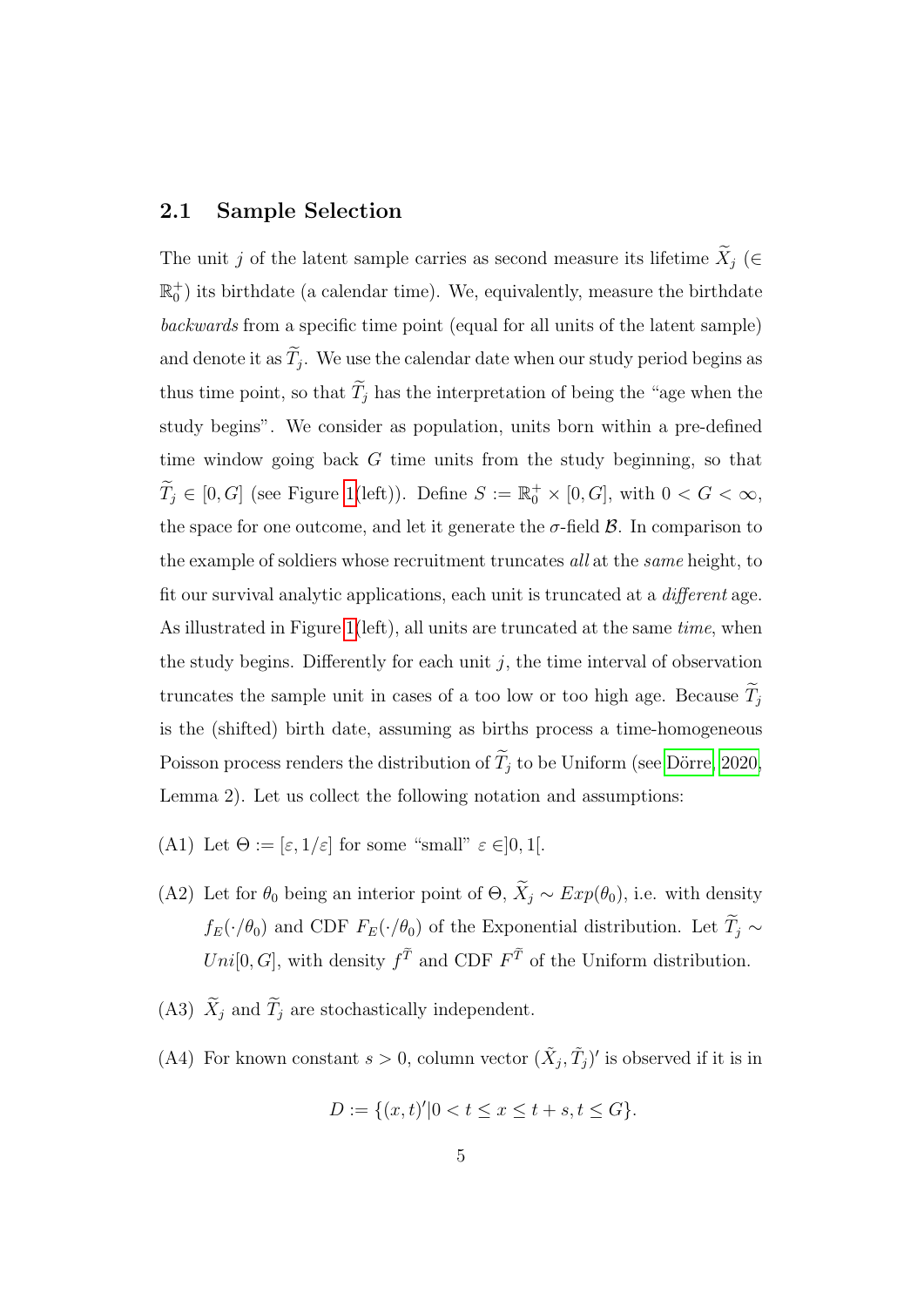Assumption [\(A4\)](#page-4-0) formalises that a sample unit is only observed when its second event falls into the observation period (of length s). For instance, in one of the applications, we will know the age-at-insolvency, i.e. the duration until insolvency, only for those companies that filed for insolvency within the  $s = 3$  years 2014 – 2016. The parallelogram D is depicted in Figure [1\(](#page-1-0)right). Following up on [\(A4\),](#page-4-0) we denote an *observation* by  $(X_i, T_i)'$ ,  $i = 1, ..., m \leq$  $\overline{n}$ .

The paper assumes a simple random sample for  $(\tilde{X}_j, \tilde{T}_j)'$ ,  $j = 1, \ldots, n, n \in$ N, i.e. i.i.d. random variables (r.v.) mapping from the probability space  $(\Omega, \mathcal{A}, P)$  onto the measurable space  $(S, \mathcal{B})$ .

Define now for  $\theta \in \Theta$ 

<span id="page-5-0"></span>
$$
\alpha_{\theta} := \frac{(1 - e^{-\theta s})(1 - e^{-G\theta})}{G\theta} \tag{1}
$$

and note that for  $\theta = \theta_0$ , by Figure [1\(](#page-1-0)right), Fubini's Lemma and the substitution rule, it is  $P\{\widetilde{T}_j\leq \widetilde{X}_j\leq \widetilde{T}_j+s\}$ , i.e. the selection probability of the  $j<sup>th</sup>$  individual. The numerator is, due to  $\theta_0$ , s,  $G > 0$ , strictly positive and, as to be expected, with a larger observation interval, i.e. increasing s, the selection becomes more likely. Additionally, for larger  $\theta_0$  (or smaller expected duration) the denominator increases faster than the numerator does, so that the selection becomes less likely. A shorter duration will not reach the observation interval. Seen as a function of  $G$ ,  $\alpha_{\theta_0}$  is monotonously decreasing, with almost the same interpretation.

The selection probability will occur in the likelihood, so that for maximisation, its first derivative will be needed. The second derivative of  $\alpha_{\theta}$  (with now variable  $\theta$ ) will be needed for proving the asymptotic normality and thus calculating the standard error. The proof is elementary and omitted here.

<span id="page-5-1"></span>**Corollary 1.** With Assumptions  $(A1)$ - $(A4)$  the first and second derivatives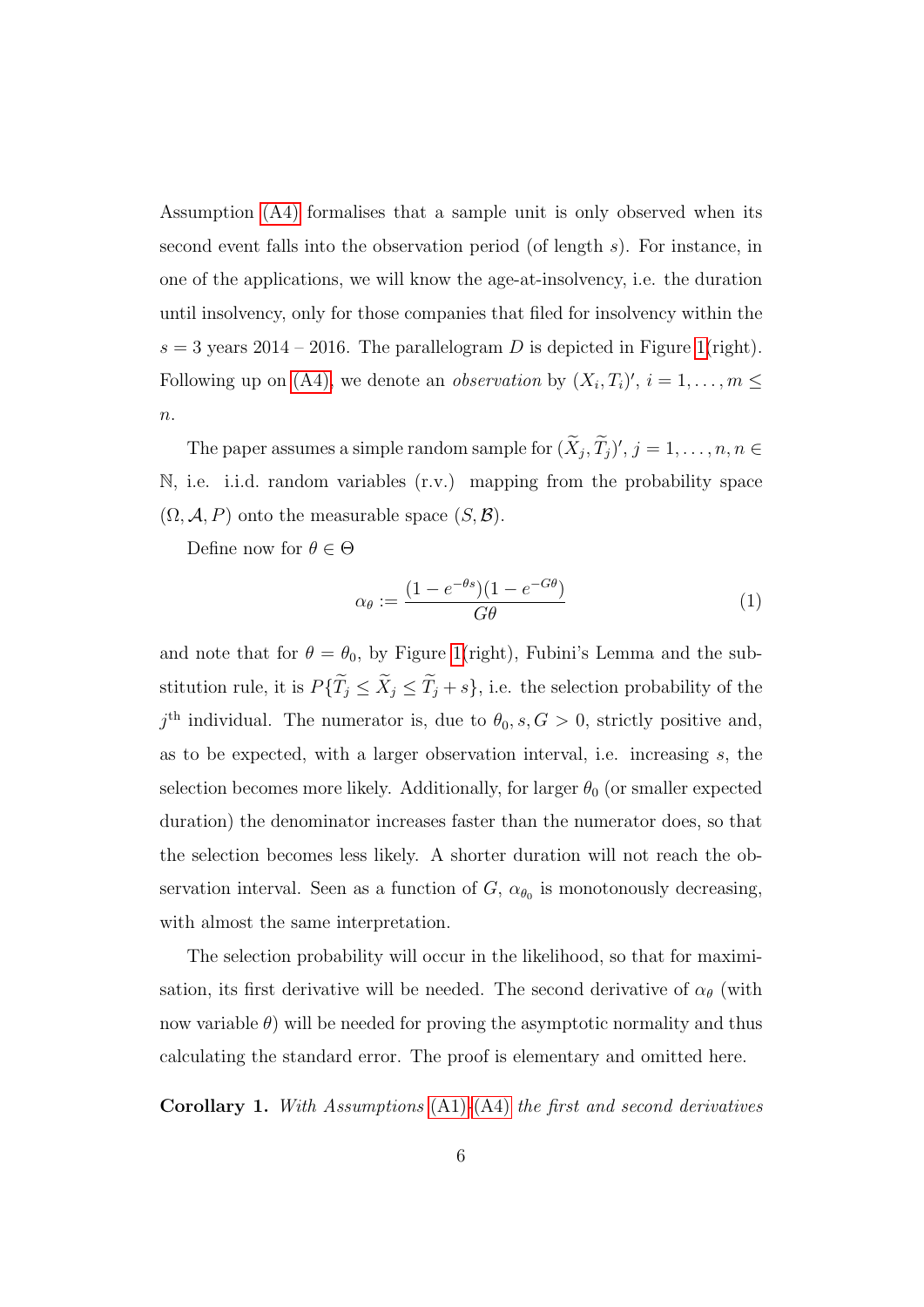of [\(1\)](#page-5-0) in  $\theta$  are:

$$
\dot{\alpha}_{\theta} = \frac{\theta s e^{-\theta s} (1 - e^{-G\theta}) + \theta (1 - e^{-\theta s}) G e^{-G\theta} - (1 - e^{-\theta s}) (1 - e^{-G\theta})}{G\theta^2}
$$
\n
$$
\ddot{\alpha}_{\theta} = e^{-\theta s} \left( -\frac{2s}{G\theta^2} - \frac{s^2}{G\theta} - \frac{2}{G\theta^3} \right) + e^{-G\theta} \left( -\frac{2}{\theta^2} - \frac{G}{\theta} - \frac{2}{G\theta^3} \right)
$$
\n
$$
+ e^{-(G+s)\theta} \left( \frac{2s + G}{G\theta^2} + \frac{(G+s)s}{G\theta} + \frac{1}{\theta^2} + \frac{G+s}{\theta} + \frac{2}{G\theta^3} \right) - \frac{2}{G\theta^3}
$$

Obviously, the distribution of  $(\tilde{X}_j, \tilde{T}_j)'$ , conditional on being observed, will become important for deriving the likelihood.

<span id="page-6-2"></span>**Definition 1.** Let  $(X_1, T_1)'$ ,  $(X_2, T_2)'$ ,  $(X_3, T_3)'$ , ..., be independent and identically distributed with CDF

$$
F^{X,T}(x,t) = P\left\{\widetilde{X}_j \le x, \widetilde{T}_j \le t | \widetilde{T}_j \le \widetilde{X}_j \le \widetilde{T}_j + s\right\}.
$$

In more detail, the distributions of  $(X_i, T_i)'$  and  $X_i$  will be needed on the one hand later to define the precise stochastic description of the data, i.e. of the truncated sample as a truncated empirical process. On the other hand, we already need the distribution (and also moments) here to study the consistency and asymptotic normality of the maximum likelihood estimator. The proofs of Lemma [1](#page-6-0) and Corollary [2](#page-6-1) are elementary (and omitted), but it is useful to define sets (see Figure [1\(](#page-1-0)right)):

<span id="page-6-0"></span> $E_1 := [0, x] \times [0, t] \cap D$ ,  $E_3 :=$  triangle spanned by points  $(0, 0)'$ ,  $(0, t)'$ ,  $(t, t)'$ , E<sub>2</sub> := triangle spanned by points  $(s, 0)$ ',  $(x, 0)$ ',  $(x, x - s)$ ' (if  $x \geq s$ , else Ø) Lemma 1. With Definition [1](#page-6-2) and under Assumptions [\(A1\)](#page-4-1)-[\(A4\)](#page-4-0) it holds, for  $(x,t)' \in D$ ,  $\alpha_{\theta_0} F^{X,T}(x,t) = (1 - e^{-\theta_0 x})t/G - R(x,t)$ , with  $\frac{\partial^2}{\partial x \partial t} R(x,t) = 0$ .

<span id="page-6-1"></span>Corollary 2. With Definition [1](#page-6-2) and under Assumptions [\(A1\)](#page-4-1)-[\(A4\)](#page-4-0):

(i) For 
$$
(x, t) \in D
$$
 it holds  $f^{X,T}(x,t) = \frac{\theta_0}{G\alpha_{\theta_0}} e^{-\theta_0 x}$  (outside D it is zero).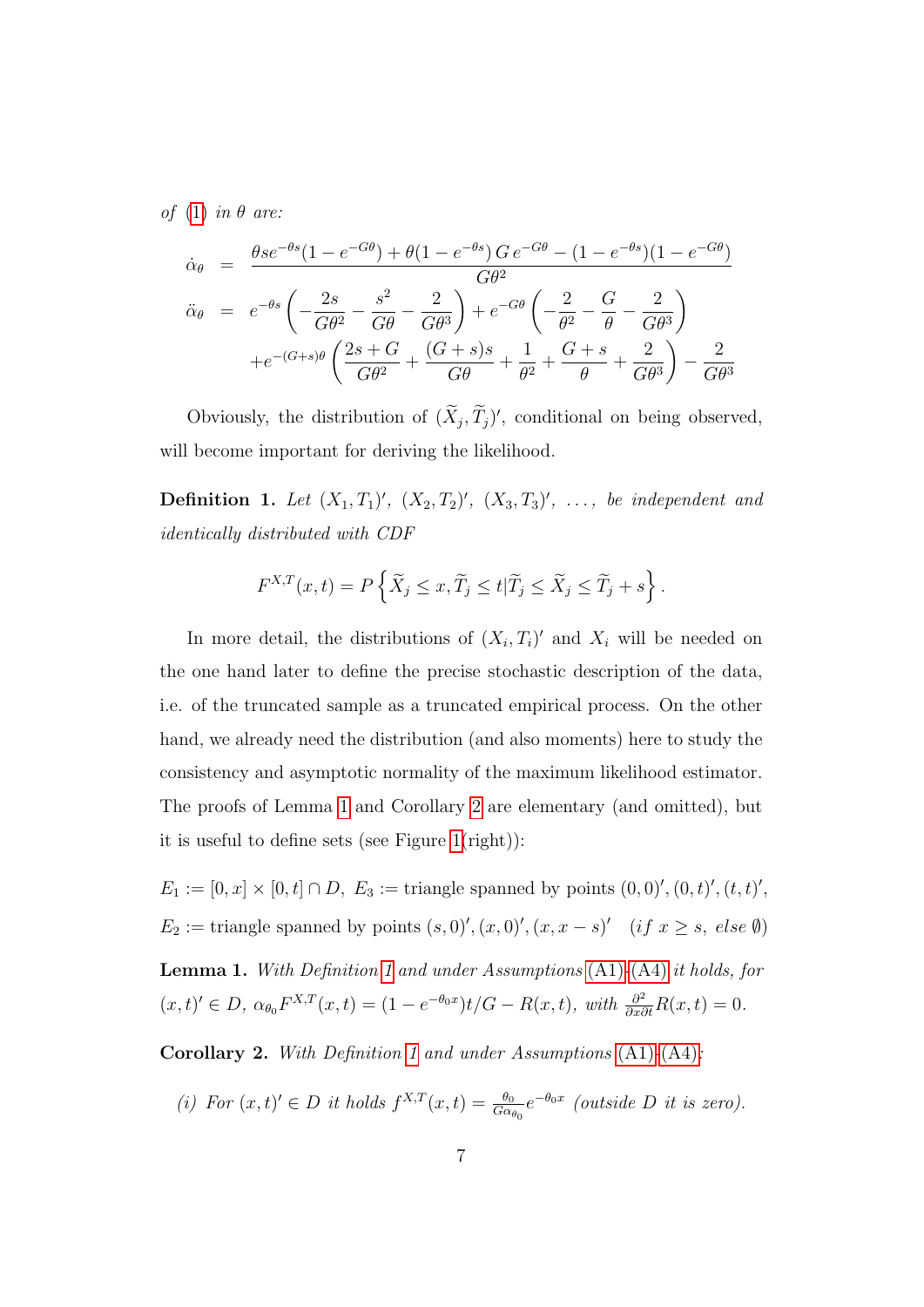(ii) The marginal density of X for  $x \in [0, G + s]$  is

$$
f^X(x) = \frac{\theta_0}{G\alpha_{\theta_0}} e^{-\theta_0 x} \left( \mathbb{1}_{[0,s]}(x) x + \mathbb{1}_{]s,G]}(x) s + \mathbb{1}_{]G,G+s]}(x) (G - x + s) \right).
$$

(iii) For the expectation of  $X_i$  it holds

$$
\alpha_{\theta_0} E_{\theta_0}(X_i) = A(s, G, \theta_0) e^{-\theta_0 s} + B(s, G, \theta_0) e^{-\theta_0 G} + C(s, G, \theta_0) e^{-\theta_0 (G+s)} + \frac{2}{G \theta_0^2},
$$
  
with  $A(s, G, \theta_0) := -\frac{s}{G \theta_0} - \frac{2}{G \theta_0^2}$ ,  $B(s, G, \theta_0) := -\frac{1}{\theta_0} - \frac{2}{G \theta_0^2}$  and  $C(s, G, \theta_0) := \frac{G+s}{G \theta_0} + \frac{2}{G \theta_0^2}$ .

(iv) For the variance of  $X_i$  note that

$$
E_{\theta_0}(X_i^2) = A^q(s, G, \theta_0)e^{-\theta_0 s} + B^q(s, G, \theta_0)e^{-\theta_0 G} + C^q(s, G, \theta_0)e^{-\theta_0(G+s)} + \frac{1}{4\theta_0^3}
$$
  
with  $A^q(s, G, \theta_0) = \frac{-s^2}{G\theta_0} - \frac{s}{6\theta_0^2} - \frac{1}{4\theta_0^3}$ ,  $B^q(s, G, \theta_0) = \frac{-G}{\theta_0} - \frac{4}{\theta_0^2} - \frac{1}{4\theta_0^3}$  and  
 $C^q(s, G, \theta_0) = \frac{(G+s)^2}{G\theta_0} + \frac{G+s}{6\theta^2} + \frac{1}{4\theta_0^3}$ .

We are now in the position to formulate the likelihood, maximise it and apply large sample theory.

#### 2.2 Estimator and Confidence Interval

Similar to  $P\{A \cap B\} = P\{A|B\}P\{B\}$  and with detailed definitions following, we decompose the density of the observations and the random sample size, i.e. the likelihood  $\ell$ , into the product of the conditional density of the data conditional on observation - and the distribution of the observation count. If the observations - conditional on having been observed - are independent, the first factor of such product, again, is a product, namely over the conditional densities of each observation.

W.r.t. the second of such factors, note that the size of the observed sample has a Binomial distribution. We can approximate it by a Poisson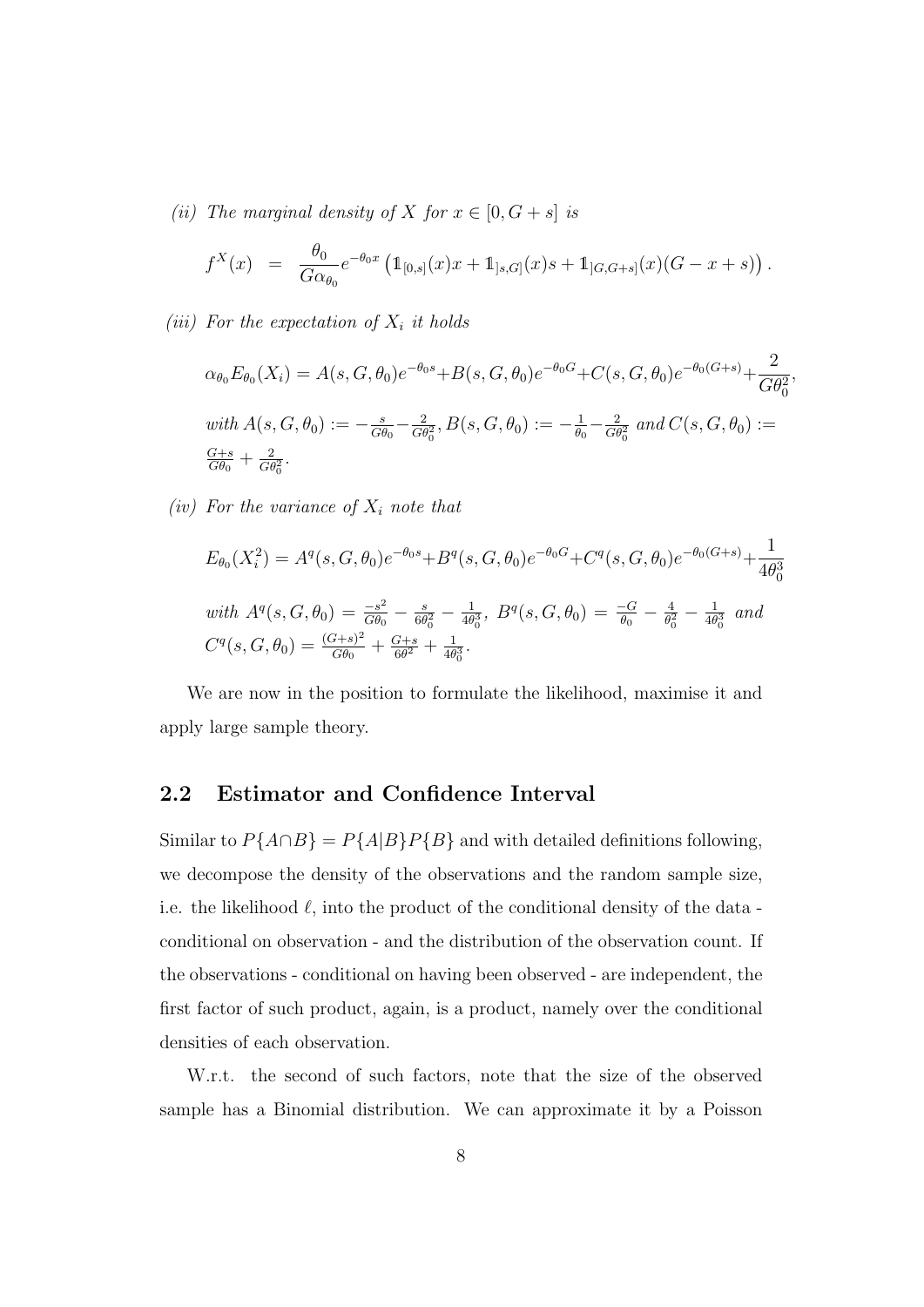distribution, when - as is usually argued with the probability generating function - the selection probability  $\alpha_{\theta}$  for each of the *n* i.i.d. latent Bernoulli experiments is small. This is the case when the width of the observation period (of length s) is "short", relative to population period (of length  $G$ ), as will be true for our applications. The description so far motivates

<span id="page-8-0"></span>
$$
\ell(m, \sum_{i=1}^{m} x_i; \theta, n) \approx \theta^m \exp\left(-\theta \sum_{i=1}^{m} x_i\right) n^m \exp(-n\alpha_\theta),\tag{2}
$$

where we already use the "generic" parameter  $\theta$ , as will be explained at the end of Section [3.](#page-14-0) The conditionally independent and Exponentially distributed observed durations  $X_i$  cause the first two factors in [\(2\)](#page-8-0). The last two factors appear in the Poisson distribution of the observed sample size with parameter  $n\alpha_{\theta}$ . Details for the likelihood construction will need a formulation of the data as truncated empirical process and will be given in Section [3](#page-14-0) (and in Theorem [3\)](#page-17-0). The main topic is that it is not necessary to formulate the conditional independence as further assumptions, but that it follows from the simple sample assumption for the  $(\tilde{X}_j, \tilde{T}_j)'$  and Assumptions [\(A1\)-](#page-4-1)[\(A4\).](#page-4-0) At first reading, Section [3](#page-14-0) may be omitted without lack of coherence.

As a side remark, by inspection of [\(2\)](#page-8-0), and long-known for random lefttruncated durations, the likelihood does not include the (observed)  $t_i$ , but it does include the (unobserved) n. Accordingly n, that has not been a parameter in the model  $(A1)-(A3)$ , becomes a parameter after adding  $(A4)$ .

As *n* is unknown in likelihood [\(2\)](#page-8-0) (and equally in its rigorous counterpart to follow in Theorem [3\)](#page-17-0), we obtain the approximate MLE for  $(n, \theta_0)$  and use the  $\theta$ -coordinate of the bivariate zero as  $\hat{\theta}$ . The logarithm of the likelihood has the derivative

<span id="page-8-1"></span>
$$
\frac{\partial}{\partial \theta} \log \ell \left( m, \sum_{i=1}^{m} x_i; \theta, n \right) = \frac{m}{\theta} - \sum_{i=1}^{m} x_i - n \dot{\alpha}_{\theta}.
$$
 (3)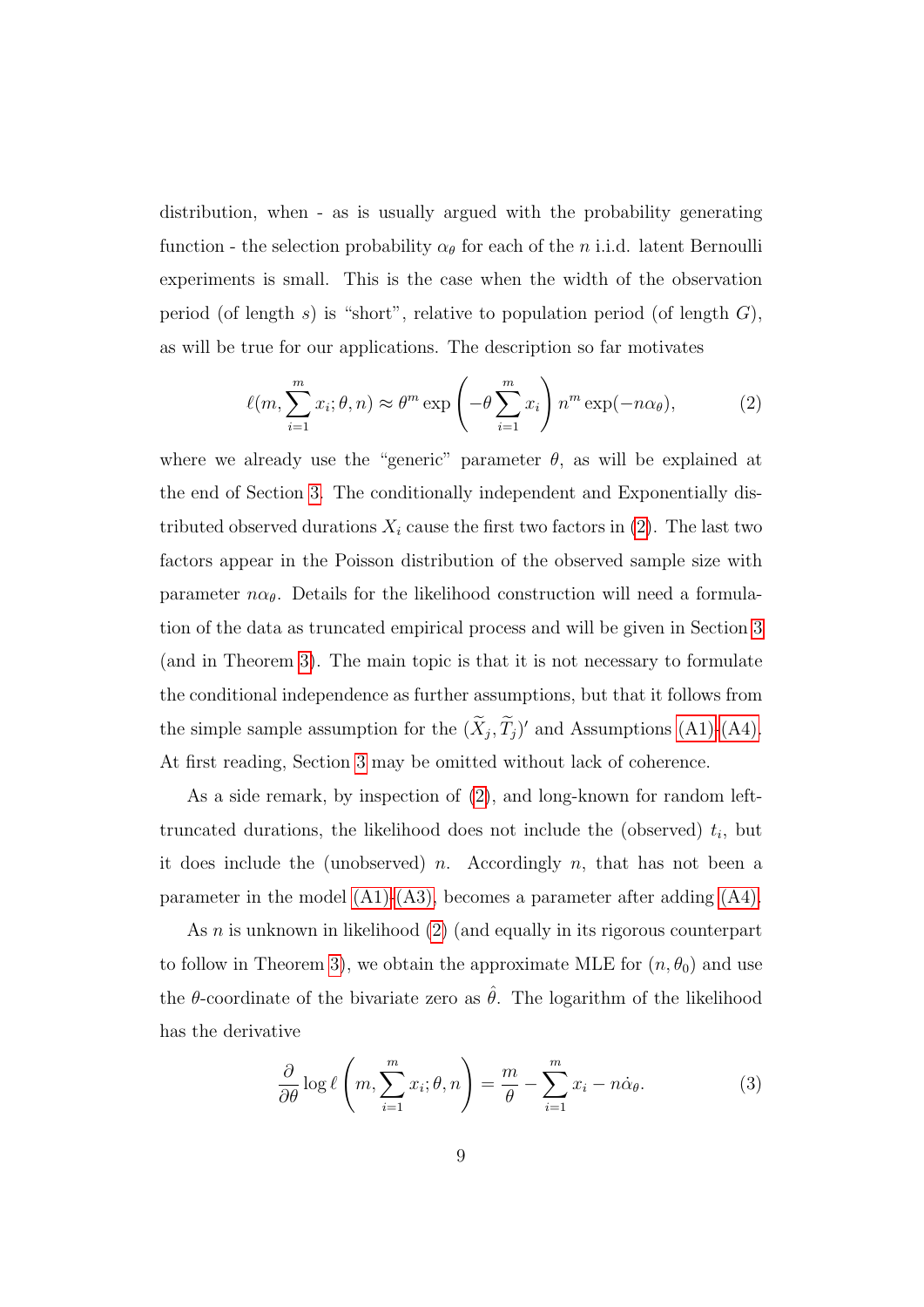Solving the bivariate equation for  $n \in \mathbb{R}^+$  results in  $m/\alpha_{\theta}$ . In order to facilitate the proofs later on, we formulate the estimation as a minimization problem, and in detail as a minimization of an average. Define

<span id="page-9-0"></span>
$$
\psi_{\theta}(\tilde{x}_j, \tilde{t}_j) := i_j \left( \tilde{x}_j - \frac{1}{\theta} + \frac{\dot{\alpha}_{\theta}}{\alpha_{\theta}} \right) = i_j \left( \tilde{x}_j - \frac{1}{\theta} + \frac{\theta s e^{-\theta s} (1 - e^{-G\theta}) + \theta (1 - e^{-\theta s}) G e^{-G\theta} - (1 - e^{-\theta s}) (1 - e^{-G\theta})}{\theta (1 - e^{-\theta s}) (1 - e^{-G\theta})} \right),
$$
\n(4)

with  $i_j$  as a realization of  $I_j := 1_{[\tilde{T}_j, \tilde{T}_j + s]}(\tilde{X}_j)$ .

The derivative of the log-likelihood is now obviously related to (see [van der](#page-26-5) [Vaart, 1998,](#page-26-5) Sect. 5)

<span id="page-9-3"></span>
$$
\Psi_n(\theta) := \frac{1}{n} \sum_{j=1}^n \psi_\theta(\widetilde{X}_j, \widetilde{T}_j).
$$
\n(5)

The function is not observable, but it becomes observable after multiplication by *n* and hence its zero,  $\hat{\theta}$ , is observable.

In order to account for boundary maxima, define the MLE  $\hat{\theta}$  now as the zero of  $\Psi_n(\theta)$  if it exists in (the open)  $\Theta$ , as  $\varepsilon$  if  $\Psi_n(\theta) > 0$ , respectively as  $1/\varepsilon$ if  $\Psi_n(\theta) < 0$ , both for all  $\theta \in \Theta$ . The following analytical properties (with proof in Appendix [A\)](#page-27-2) will be needed to prove the consistency and asymptotic normality of  $\hat{\theta}$ .

#### <span id="page-9-1"></span>**Lemma 2.** Under the Assumptions  $(A1)$ - $(A4)$  it is

- (i)  $\psi_{\theta}(\tilde{x}_j, \tilde{t}_j)$  twice continuously differentiable in  $\theta$  for every  $(\tilde{x}_j, \tilde{t}_j)'$ ,
- (*ii*) for  $(\tilde{x}_j, \tilde{t}_j)' \in D$

<span id="page-9-2"></span>
$$
\dot{\psi}_{\theta}(\tilde{x}_j, \tilde{t}_j) = i_j \left( \frac{2}{\theta^2} - \frac{s^2 e^{-\theta s}}{(1 - e^{-\theta s})^2} - \frac{G^2 e^{-G\theta}}{(1 - e^{-G\theta})^2} \right) > 0, \quad (6)
$$

(iii)  $E_{\theta_0}[\psi_\theta(\tilde{X}_j, \tilde{T}_j)] = \alpha_{\theta_0} E_{\theta_0}(X_i) - \frac{\alpha_{\theta_0}}{\theta} + \frac{\alpha_{\theta_0} \dot{\alpha}_{\theta}}{\alpha_{\theta}}$  $\frac{\partial \theta_0}{\partial \alpha_\theta} =: \Psi(\theta),$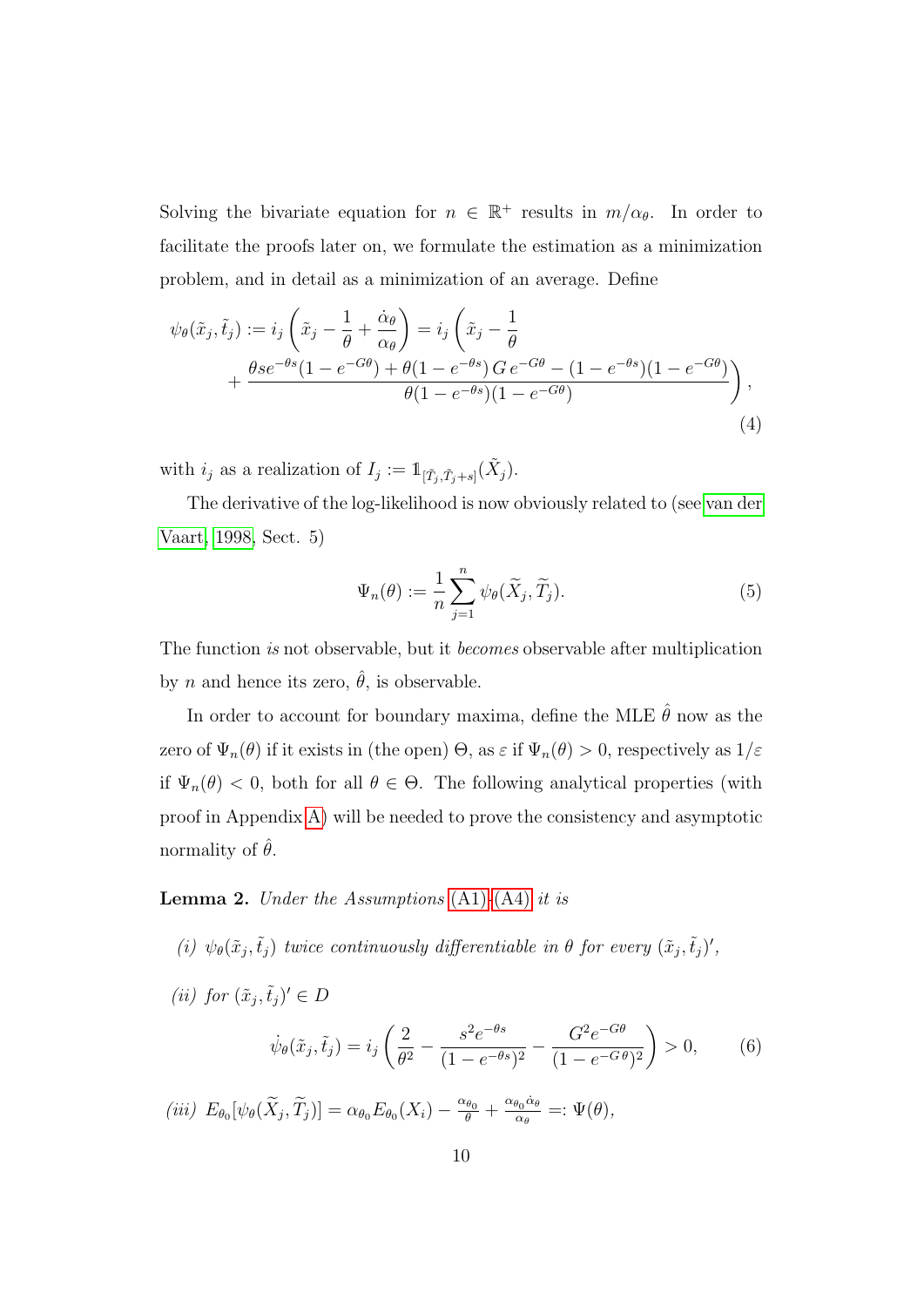$(iv) E_{\theta_0}[\psi_{\theta_0}(X_j, T_j)] = \Psi(\theta_0) = 0$  and (*v*)  $\Psi_n(\hat{\theta}) \stackrel{p}{\rightarrow} 0.$ 

As a comparison, we consider the naïve approach to assume already for the observed data,  $X_1, \ldots, X_m \stackrel{iid}{\sim} Exp(\theta_0)$ . This is even more tempting, as the necessity of a population definition seems to be redundant. Theoretically, under srs-assumption, the derivative of the log-likelihood - multiplied by minus one - has summands

<span id="page-10-1"></span>
$$
\psi_{\theta}^{srs}(x_i) = x_i - \frac{1}{\theta},\tag{7}
$$

being similar to the first two summands of [\(4\)](#page-9-0) if  $i_j = 1$ . An interpretation of (ii) in Lemma [2](#page-9-1) is now the srs-design as the limit, in the sense that, if  $i_j = 1$ , it is,  $\lim_{s\to\infty} \lim_{G\to\infty} \psi_\theta(\tilde{x}_j, \tilde{t}_j) = \psi_\theta^{srs}(x_i)$ . Condition (v) is a tribute to boundary maxima,  $\Psi_n(\theta)$  has no zero in  $\Theta$  in case of a too high or too low "location" of  $\Psi_n$ , in combination with a too small amplitude over the parameter space, meaning  $\Psi_n(1/\varepsilon) - \Psi_n(\varepsilon)$ . As  $\varepsilon$  can be chosen arbitrarily small, the amplitude depends on the limiting behaviour of  $\Psi_n$ towards the boundaries of  $\mathbb{R}^+$ , on the left for  $\theta \setminus 0$  and on the right for  $\theta \to$ ∞. Towards the left border, consider Taylor expansions for the numerator and denominator of  $\psi_{\theta}(\tilde{x}_j, \tilde{t}_j)/i_j - \tilde{x}_j$  to show that the first two derivatives, using l'Hôspital's rule for  $\theta \setminus 0$ , are zero, but the third is not. The resulting finite limit is

$$
\lim_{\theta \searrow 0} n \Psi_n(\theta) = M \frac{s+G}{2} - \sum_{i=1}^{M} X_i.
$$

Following up, note that

<span id="page-10-0"></span>
$$
\lim_{n \to \infty} \lim_{\theta \downarrow 0} \Psi_n(\theta) = \alpha_{\theta_0} \left[ \frac{s + G}{2} - E_{\theta_0}(X_i) \right]
$$
 (8)

(see Definition [2](#page-15-0) and Proof to Lemma [2\(](#page-9-1)iii)). Note further  $\lim_{s\to 0} \alpha_{\theta_0} E_{\theta_0}(X_i) =$ 0, from Corollary [2\(](#page-6-1)iii), and  $\lim_{s\setminus 0} \alpha_{\theta_0} = 0$  (see [\(1\)](#page-5-0)).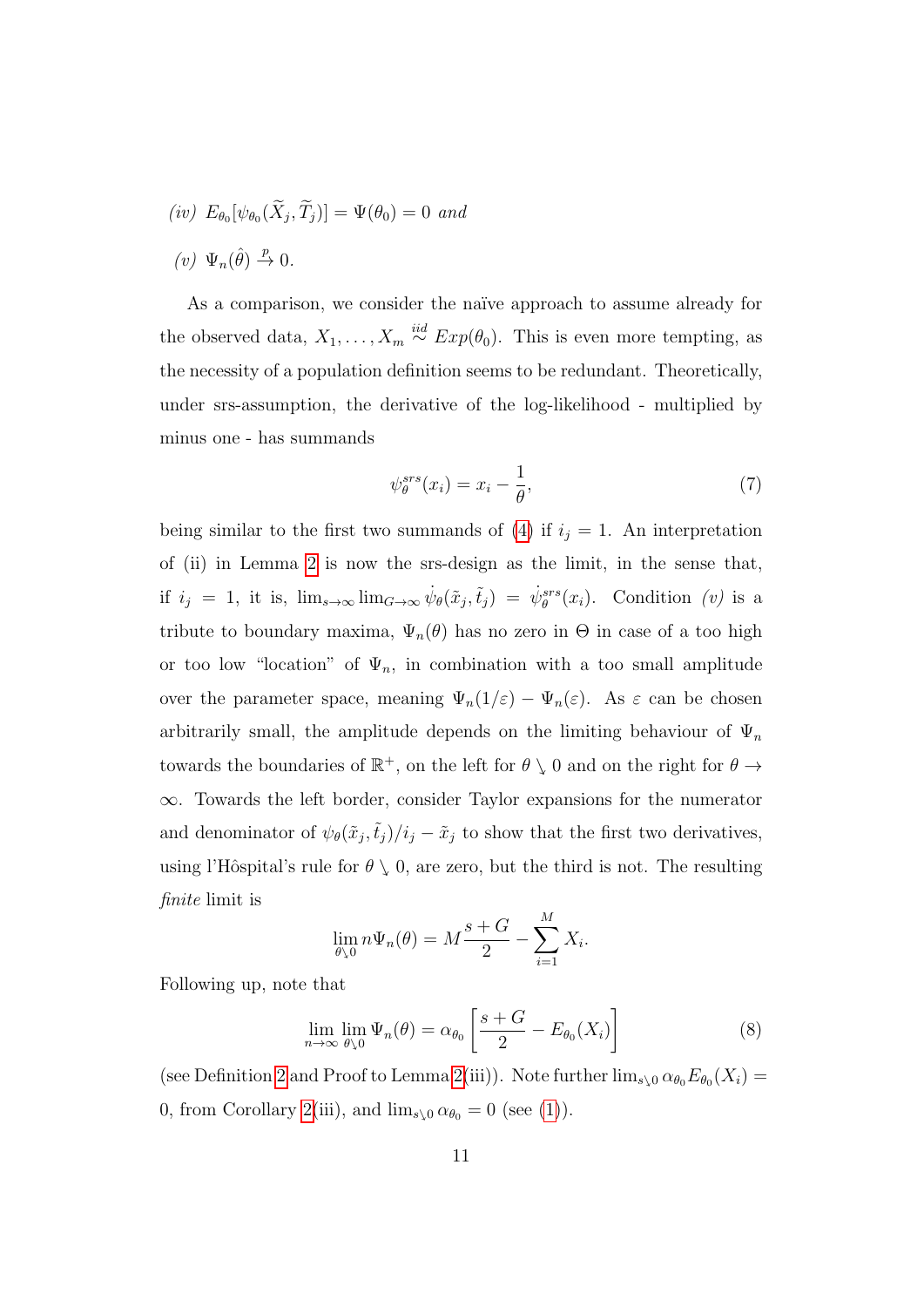Compare with  $\lim_{\theta \downarrow 0} \psi_{\theta}^{srs}(x_i) = -\infty$ , to see that the reduced amplitude implies less information for truncation, due to the obviously reduced slope also at  $\theta_0$ .

By contrast, on the right border, the limiting behaviour for  $\theta \to \infty$  is not affected by the change in design. To see when  $\psi_{1/\varepsilon}(\tilde{x}_j, \tilde{t}_j) > 0$ , note that  $\lim_{\theta\to\infty}\psi_{\theta}(\tilde{x}_j,\tilde{t}_j)/i_j-\tilde{x}_j=0$ , using l'Hôspital's rule once. For the srs-design, it is the same and finite, showing that a boundary maximum can occur when the observed durations are small, i.e. when  $\theta_0$  is large (compared to *n*). We will continue the comparison of designs in Monte Carlo simulation and applications of Sections [4](#page-18-0) and [5.](#page-21-0)

<span id="page-11-0"></span>**Theorem 1.** Under assumptions [\(A1\)](#page-4-1)-[\(A4\)](#page-4-0) and for  $\theta_0 \in ]\varepsilon, 1/\varepsilon[$  holds  $\hat{\theta} \stackrel{p}{\to}$  $\theta_0$ .

**Proof.** Apply Lemma 5.10 in [van der Vaart](#page-26-5) [\(1998\)](#page-26-5).  $\left|\varepsilon, 1/\varepsilon\right|$  is a subset of the real line,  $\Psi_n$  is a random function and  $\Psi$  a fixed, both in  $\theta$ . It is  $\Psi_n(\theta) \stackrel{p}{\rightarrow} \Psi(\theta)$  for every  $\theta$ , roughly speaking due to Lemma [2\(](#page-9-1)iii) and the LLN. Specifically, the Poisson property for M results in  $M/n \stackrel{p}{\rightarrow} \alpha_{\theta_0}$ . Furthermore,  $\frac{1}{n} \sum_{j=1}^{n} I_j \widetilde{X}_j = \frac{1}{n}$  $\frac{1}{n} \sum_{i=1}^{M} X_i \stackrel{p}{\to} \alpha_{\theta_0} E_{\theta_0}(X_i)$  is a consequence of  $M \sim Poi(n\alpha_{\theta_0})$ . Together with  $E_{\theta_0}(M) = Var_{\theta_0}(M) = n\alpha_{\theta_0}$  one has

$$
Var_{\theta_0} \left( \frac{1}{n} \sum_{i=1}^M X_i \right) = E_{\theta_0} \left[ Var_{\theta_0} \left( \frac{1}{n} \sum_{i=1}^M X_i | M \right) \right]
$$
  
+ 
$$
Var_{\theta_0} \left[ E_{\theta_0} \left( \frac{1}{n} \sum_{i=1}^M X_i | M \right) \right]
$$
  
= 
$$
\frac{1}{n^2} E_{\theta_0} [MVar_{\theta_0}(X_i)] + \frac{1}{n^2} Var_{\theta_0} [ME_{\theta_0}(X_i)]
$$
  
= 
$$
\frac{1}{n} \alpha_{\theta_0} Var_{\theta_0}(X_i) + \frac{1}{n} [E_{\theta_0}(X_i)]^2 \alpha_{\theta_0} \xrightarrow{n \to \infty} 0,
$$

as  $E_{\theta_0}(X_i)$  and  $Var_{\theta_0}(X_i)$  are finite by Corollary [2\(](#page-6-1)iii+iv). Convergence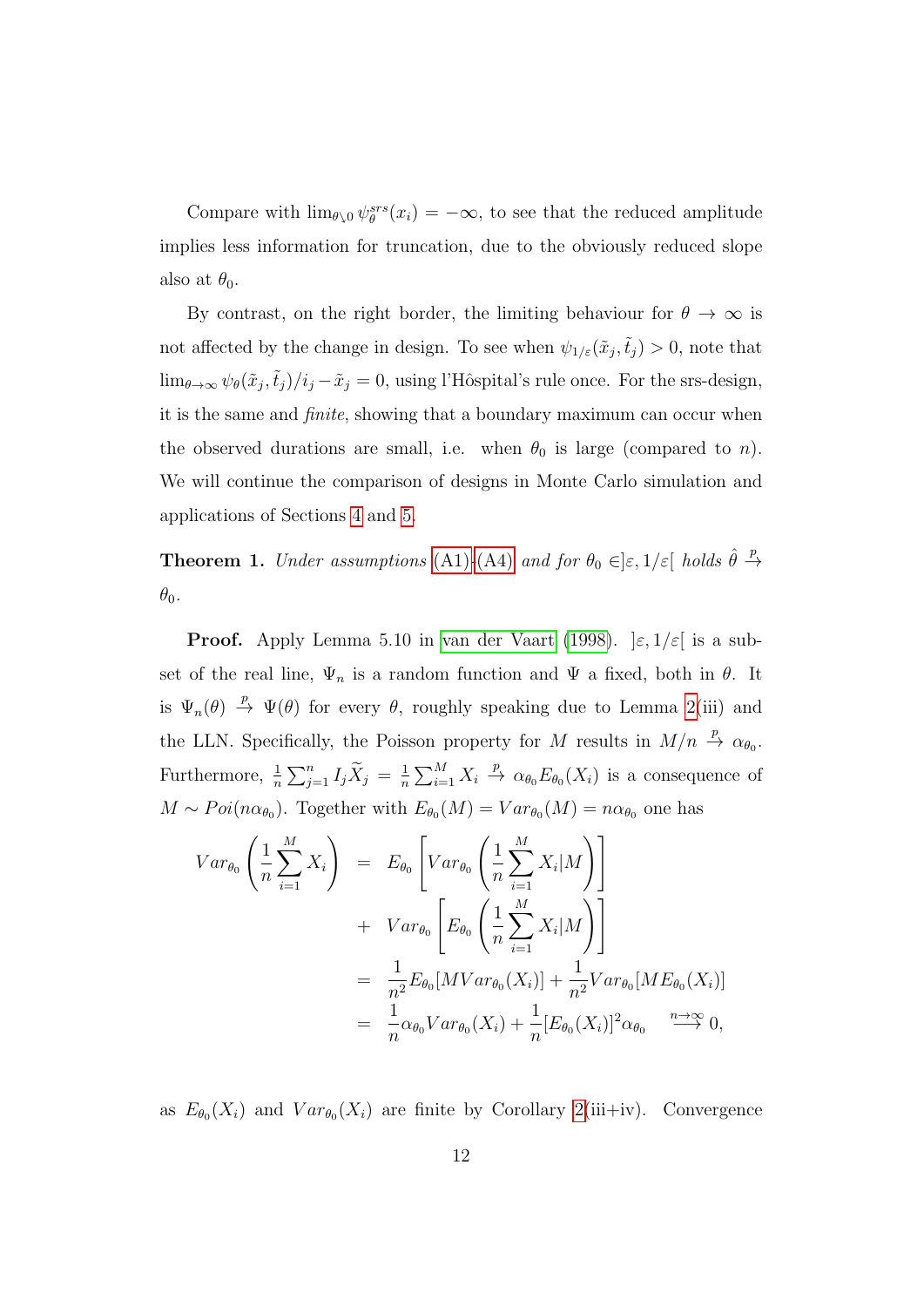follows in squared mean, and hence in probability.

For the next condition in Lemma 5.10, we need a short discussion about maxima at the boundary of  $\Theta$  for some – typically small – n. In these situations, there is no zero to  $\Psi_n(\theta)$ . We will demonstrate that, using the boundary in these situations, the MLE is a "near zero". That is,  $\Psi_n(\theta)$  is non-decreasing due to Lemma  $2(ii)$  and Lemma  $2(v)$  holds. Furthermore,  $\Psi(\theta)$  is obviously differentiable and  $\Psi(\theta_0) > 0$  with the same argument as for  $\dot{\psi}_{\theta}$  in Lemma [2\(](#page-9-1)ii) for  $(\tilde{x}_j, \tilde{t}_j)' \in D$ , such that  $\Psi(\theta_0 - \eta) < 0 < \Psi(\theta_0 + \eta)$ for every  $\eta > 0$  when  $\Psi(\theta_0) = 0$ , which holds due to Lemma [2\(](#page-9-1)iv).  $\Box$ 

Although being the MLE, we cannot study asymptotic normality with general results from maximum likelihood theory. This would only be possible if we had considered an estimator for the pair  $(n, \theta_0)$ . Nonetheless,  $\hat{\theta}$  is an M-estimator.

The main idea is to use the smoothness of  $\Psi_n(\theta)$  and apply a quadratic Taylor expansion of  $\Psi_n$  around  $\theta_0$  and evaluated at  $\hat{\theta}$ , resulting in (see [van der](#page-26-5) [Vaart, 1998,](#page-26-5) Equation (5.18))

$$
\sqrt{n}(\hat{\theta}-\theta_0)=\frac{-\sqrt{n}\Psi_n(\theta_0)}{\dot{\Psi}_n(\theta_0)+\frac{1}{2}(\hat{\theta}-\theta_0)\ddot{\Psi}_n(\tilde{\theta})},
$$

<span id="page-12-0"></span>with  $\tilde{\theta}$  between  $\hat{\theta}$  and  $\theta_0.$  We will need:

$$
\psi_{\theta}^{2}(\tilde{x}_{j},\tilde{t}_{j}) = i_{j} \left( \frac{1}{\theta^{2}} + \tilde{x}_{j}^{2} + \frac{\dot{\alpha}_{\theta}^{2}}{\alpha_{\theta}^{2}} - \frac{2\tilde{x}_{j}}{\theta} - \frac{2\dot{\alpha}_{\theta}}{\theta\alpha_{\theta}} + \frac{2\tilde{x}_{j}\dot{\alpha}_{\theta}}{\alpha_{\theta}} \right)
$$
\n
$$
\ddot{\psi}_{\theta}(\tilde{x}_{j},\tilde{t}_{j}) = i_{j} \left( \frac{\dddot{\alpha}_{\theta}\alpha_{\theta} - \dot{\alpha}_{\theta}\ddot{\alpha}_{\theta}}{\alpha_{\theta}^{2}} - \frac{2\dot{\alpha}_{\theta}\ddot{\alpha}_{\theta}\alpha_{\theta}^{2} - 2\dot{\alpha}_{\theta}^{3}\alpha_{\theta}}{\alpha_{\theta}^{4}} - \frac{1}{2\theta^{3}} \right)
$$
\n(9)

<span id="page-12-1"></span>**Lemma 3.** It is  $E_{\theta_0}[\psi_{\theta_0}^2(\widetilde{X}_j, \widetilde{T}_j)] < \infty$  and  $\ddot{\psi}_{\theta}(\tilde{x}_j, \tilde{t}_j) \leq \ddot{\psi}(\tilde{x}_j, \tilde{t}_j)$  for all  $\theta$  and the subsequent bound integrable.

**Proof.** For the first half: It is  $I_j \overline{X}_j^2 \leq (G + s)^2 \Rightarrow E_{\theta_0}(I_j \overline{X}_j^2) \leq \alpha_{\theta_0}(G + s)$  $(s)^2$ ,  $I_j \tilde{X}_j \geq 0 \Rightarrow E_{\theta_0}(I_j \tilde{X}_j) \geq 0$  and  $I_j \tilde{X}_j \leq (G + s) \Rightarrow E_{\theta_0}(I_j \tilde{X}_j) \leq$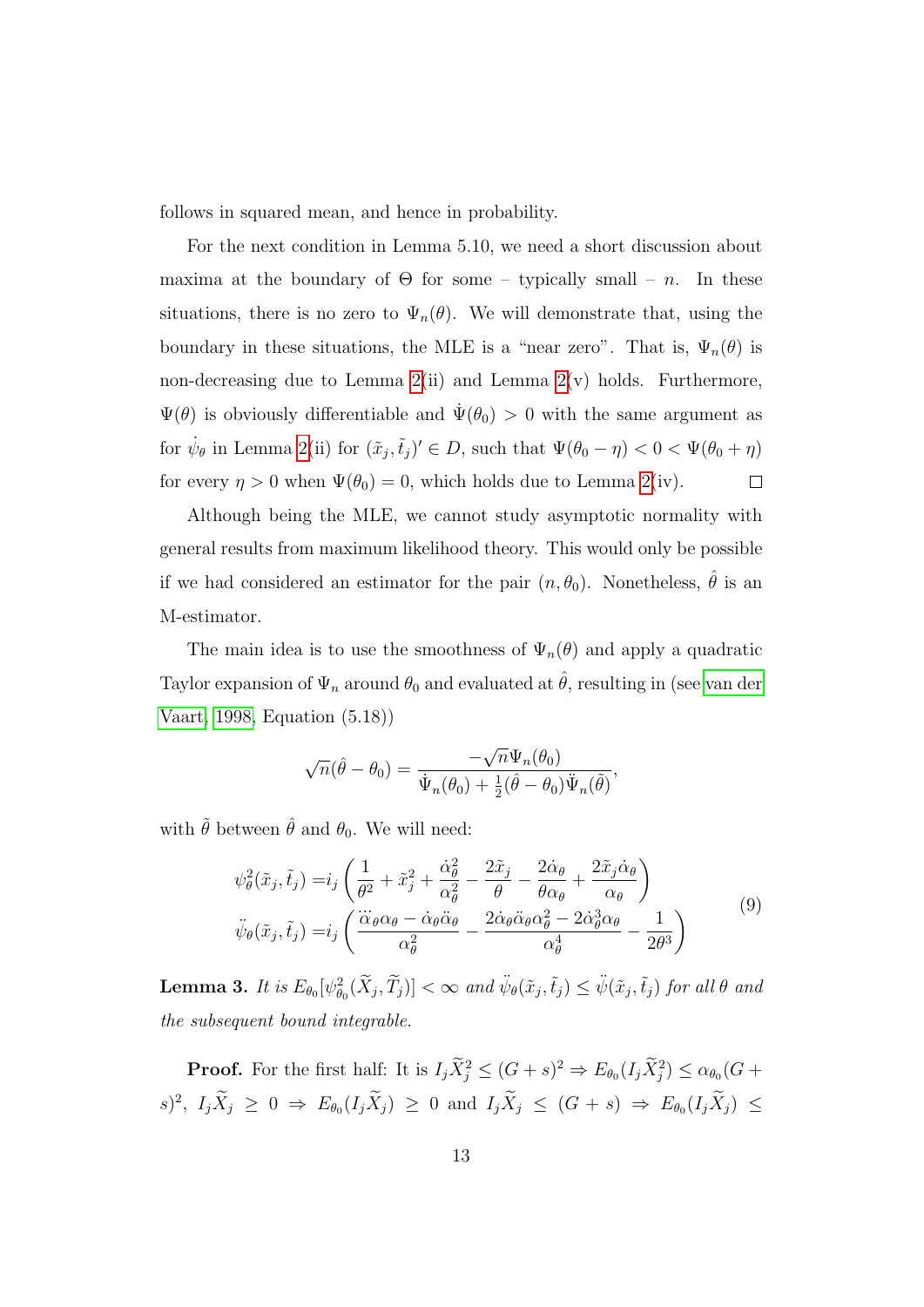$\alpha_{\theta_0}(G + s)$ , so that

$$
\psi_{\theta_0}^2(\widetilde{X}_j, \widetilde{T}_j) \le \frac{\alpha_{\theta_0}}{\theta_0} + \alpha_{\theta_0} (G+s)^2 + \frac{(\dot{\alpha}_{\theta_0})^2}{\alpha_{\theta_0}} - \frac{2\dot{\alpha}_{\theta_0}}{\theta_0} + 2(G+s)\dot{\alpha}_{\theta_0}
$$

which is finite due to  $\theta_0 \in \Theta$ , the finiteness and positivity of  $\alpha_{\theta_0}$  from [\(1\)](#page-5-0) and the finiteness of  $\dot{\alpha}_{\theta_0}$  from Corollary [1\(](#page-5-1)i). For the second half: In [\(9\)](#page-12-0), we can replace the denominators by their (due to the arguments after [\(1\)](#page-5-0)) positive minima. Then, all numerators are continuous functions on compact Θ hence with finite maxima, that we may insert. So that  $\ddot{\psi}_{\theta}(\tilde{x}_j, \tilde{t}_j) \leq i_j C =: \ddot{\psi}(\tilde{x}_j, \tilde{t}_j)$  $\Box$ (with  $C < \infty$ ) having finite integral  $C\alpha_{\theta_0}$ .

<span id="page-13-0"></span>**Theorem 2.** Let be  $\theta_0 \in ]\varepsilon, 1/\varepsilon[$  then, under assumptions [\(A1\)](#page-4-1)-[\(A4\)](#page-4-0), holds √  $\overline{n}(\hat{\theta}-\theta_0) \stackrel{d}{\rightarrow} N(0,\sigma^2)$  with  $\sigma^2 := E_{\theta_0}(\psi_{\theta_0}^2(\widetilde{X}_j,\widetilde{T}_j))/[E_{\theta_0}(\dot{\psi}_{\theta_0}(\widetilde{X}_j,\widetilde{T}_j))]^2$  (see definitions  $(6)$  and  $(9)$ ).

Proof. Use the classical assumptions of Fisher (here in the formulation from [van der Vaart, 1998,](#page-26-5) Theorem 5.41). The main assumption of con-sistency is Theorem [1.](#page-11-0) Now  $\psi_{\theta}(\tilde{x}_j, \tilde{t}_j)$  is twice continuously differentiable in  $\theta$  for every  $(\tilde{x}_j, \tilde{t}_j)$ , due to Lemma [2\(](#page-9-1)i).  $E_{\theta_0}[\psi_{\theta_0}(\tilde{X}_j, \tilde{T}_j)] = 0$  due to Lemma [2\(](#page-9-1)iv) with  $E_{\theta_0}[\psi_{\theta_0}^2(\bar{X}_j, T_j)] < \infty$  due to Lemma [3.](#page-12-1) The existence of  $E_{\theta_0}[\psi_{\theta_0}(\tilde{X}_j, \tilde{T}_j)]$  follows from [\(4\)](#page-9-0) and positivity from Lemma [2\(](#page-9-1)ii) combined with  $E_{\theta_0}(I_j) = \alpha_{\theta_0} > 0$ . Dominance of the second derivative by a fixed integrable function around  $\theta_0$  is due to Lemma [3.](#page-12-1)  $\Box$ 

For the estimation of the standard error (SE) from Theorem [2,](#page-13-0) we replace expectations by averages over the latent sample,

<span id="page-13-1"></span>
$$
\frac{\hat{\sigma}}{\sqrt{n}} := \frac{\frac{1}{\sqrt{n}} \sqrt{\sum_{j=1}^{n} \psi_{\theta_0}^2(\tilde{x}_j, \tilde{t}_j)}}{\frac{\sqrt{n}}{n} \sum_{j=1}^{n} \psi_{\theta_0}(\tilde{x}_j, \tilde{t}_j)},
$$
\n(10)

being observable, because indicators reduce sums up to m.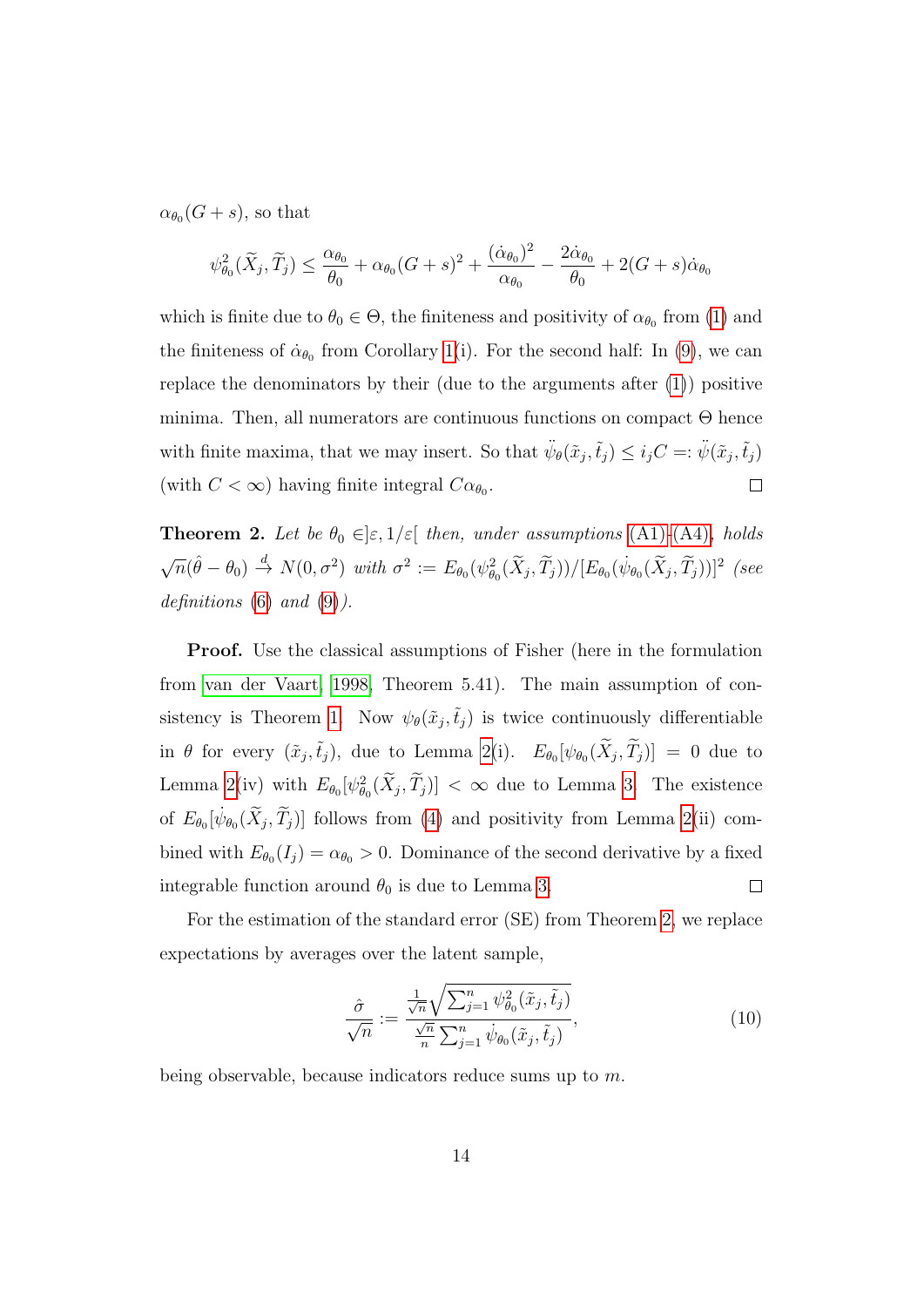# <span id="page-14-0"></span>3 Likelihood Approximation

In order to give a precise version and derivation of the likehood [\(2\)](#page-8-0), we now describe the truncated sample as stochastic process as in [Kalbfleisch and](#page-26-6) [Lawless](#page-26-6) [\(1989\)](#page-26-6), especially as truncated empirical process, which in turn is approximated by a mixed empirical process. For the mixed process, deriving the likelihood is relatively simple.

Denote by  $\epsilon_a$  the Dirac measure concentrated at point  $a \in S$ . Define the point measure  $\mu := \sum_{j=1}^n \epsilon_{(\tilde{x}_j, \tilde{t}_j)'}, \mu : \mathcal{B} \mapsto \bar{\mathbb{N}}_0$ , and the space of point measure on  $\mathcal{B}$  (with fixed n) by M. By inserting random variables, it becomes an empirical process  $N_n := \sum_{j=1}^n \epsilon_{(\tilde{X}_j, \tilde{T}_j)'(\omega)}$   $(\Omega \mapsto M)$ , measurable w.r.t.  $\sigma$ algebras from  $A$  to  $M$ , the  $\sigma$ -algebra for M. The data is now the truncated empirical process (for an illustration, see Figure [2\(](#page-15-1)left))

$$
N_{n,D}(\cdot) := N_n(\cdot \cap D) = \sum_{j=1}^n \epsilon_{\left(\begin{matrix} \tilde{x}_j \\ \tilde{\tau}_j \end{matrix}\right)} (\cdot \cap D),
$$

for which we write  $X_1, \ldots, X_m$  in all but this section. The size of the truncated sample is  $N_{n,D}(S)$ , for which we write M - and realised m - in all but this section, and is hence random and dependent on the sample size  $n$ .

In order to parametrize the data, i.e. the truncated empirical process, we write its intensity measure (only needed for sets  $[0, x] \times [0, t]$ ) as

<span id="page-14-1"></span>
$$
\nu_{N_{n,D}}([0, x] \times [0, t]) := E_{\theta_0}[N_{n,D}([0, x] \times [0, t])]
$$
  
= 
$$
n P\{(\tilde{X}_j, \tilde{T}_j)' \in [0, x] \times [0, t] \cap D\}
$$
  
= 
$$
n \alpha_{\theta_0} F^{X,T}(x, t),
$$
 (11)

due to Lemma [1.](#page-6-0) To see that, note that

$$
\alpha_{\theta_0} F^{X,T}(x,t) = \mathcal{L}(\widetilde{X}_j, \widetilde{T}_j)(E_1) = F_E(x/\theta_0) F^{\widetilde{T}}(t) - \mathcal{L}(\widetilde{X}_j, \widetilde{T}_j)(E_2 \cup E_3).
$$

Here, and in the following, the measure in the co-domain of a random variable is denoted  $\mathcal{L}$ , e.g.  $\mathcal{L}(X_j, T_j)$ . Note also that,  $\nu_{N_{n,D}}$  evaluated at S, is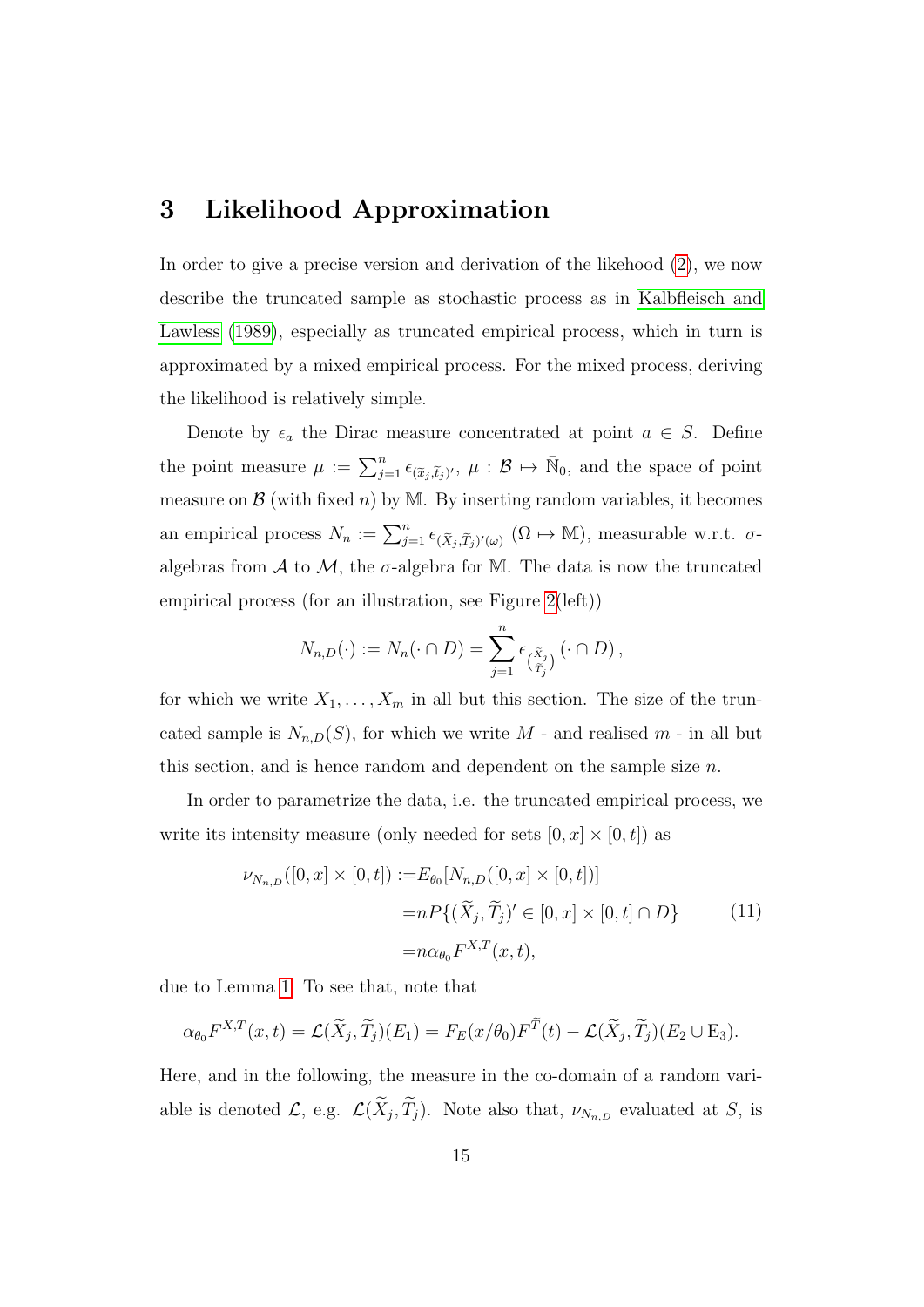

<span id="page-15-1"></span>Figure 2: Left: Realisation of  $N_{n,D}$  on sequences of rectangles  $[0, x] \times [0, t]$ , as a function of the upper right corner  $(x, t)'$ . Dots mark  $(\tilde{x}_j, \tilde{t}_j)'$ . Right (for Section [5\)](#page-21-0): Criterion function [\(5\)](#page-9-3) (times *n*) for Application "insolvency"

 $n\alpha_{\theta_0}$ . One can show that  $N_{n,D}$  is equal in distribution to a Binomial-mixing empirical process. However, as our data in the applications (Section [5\)](#page-21-0) will be relatively few, because s is relatively small, we will see shortly that it is enough to approximate the data with a Poisson-mixing empirical process.

<span id="page-15-0"></span>**Definition 2.** Assume  $(A1)$ - $(A4)$  and let Z be Poisson-distributed with parameter  $n\alpha_{\theta_0}$  and independent thereof  $(X_i, T_i)'$  of Definition [1:](#page-6-2)

$$
N_n^* := \sum_{i=1}^Z \epsilon_{X_i^i}
$$

Due to  $\nu_{n,D}(S) = n\alpha_{\theta_0} < \infty$  and  $\mathcal{L}[(X_i,T_i)'] = \nu_{n,D}/(n\alpha_{\theta_0})$  (by [\(11\)](#page-14-1)) now  $N_n^*$  is a Poisson process with an intensity measure (see [Reiss, 1993,](#page-26-4) Theorem  $1.2.1(i)$ 

<span id="page-15-2"></span>
$$
\nu_n^* = \nu_{n,D} \text{ and } N_n^*(S) = Z. \tag{12}
$$

The latter is generally true for Poisson processes, (realized or not), so that Z is also observed.

The parallelogram D is "small" (in terms of  $\mathcal{L}(X_j,T_j)$ ) relative to S, as long as the observation interval width s is relatively small compared to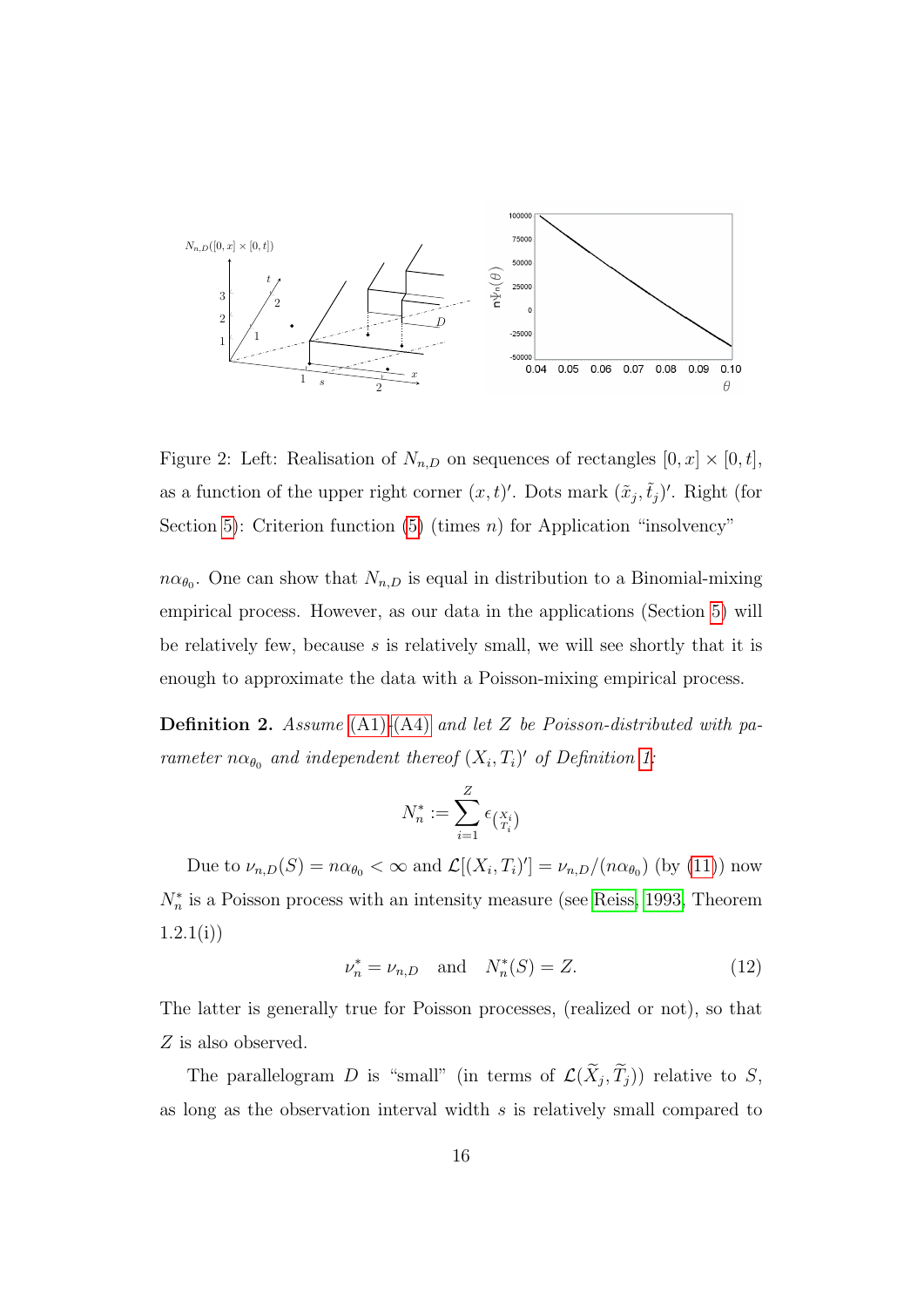the width G of the population (and the typically long expected durations). Hence,  $N_n^*$  is "close" to  $N_{n,D}$  in Hellinger distance (see e.g. [Reiss, 1993,](#page-26-4) Approximation Theorem 1.4.2). We will now derive the likelihood for  $N_n^*$ .

The likelihood is the density of  $N_n^*$ , evaluated at the realisation, denoted as  $n_n^*$ , i.e. with inserted z and  $(x_i, t_i)$ ''s. The density of  $N_n^*$  has as its domain, the co-domain of  $N_n^*$ , M, so that the density of  $N_n^*$  is a function of the point measure  $\mu$ . Furthermore, a Radon-Nikodym density requires a dominating measure and we use the density of another Poisson process. We chose the 2-dim homogeneous Poisson process on  $[0, A]^2$ .

<span id="page-16-0"></span>**Definition 3.** Let  $A \in \mathbb{N}$  be a number larger than the support of  $X_i$  or  $T_i$ , e.g. the next natural number larger then  $G + s$  (see Definition [1\)](#page-6-2). Let  $N_0$ be a Poisson process with  $Z_0 \sim Poi_{A^2}$  and independently thereof  $(X_i^0, T_i^0)' \sim$  $Uni([0, A]^2) \, i = 1, 2, 3, \ldots$ 

Note that  $N_0$  has a (finite) intensity measure, where  $\lambda_{[0,A]^2}$  denotes the Lebegues measure restricted to  $[0, A]^2$ , (see [Reiss, 1993,](#page-26-4) Theorem 1.2.1.(i))

<span id="page-16-1"></span>
$$
\nu_0 := A^2 \lambda_{[0,A]^2}
$$
, including  $\nu_0(S) = A^2$  (see (12)(right)). (13)

The latter is different from a geometrically intuitive volume  $A<sup>4</sup>$ .  $\mathcal{L}(N_0)$  will now serve as the dominating measure in order to derive the Radon-Nikodym density of  $\mathcal{L}(N_n^*)$ . But for that we will need the Radon-Nikodym density of  $\nu_{n,D}$  w.r.t.  $\nu_0$ , so that (see [Billingsley, 2012,](#page-25-6) Formula (16.11)) one searches  $h_{\theta_0}: S \to \mathbb{R}_0^+$  with  $\forall B \in \mathcal{B}$  it is

<span id="page-16-2"></span>
$$
\nu_{n,D}(B) = \int_B h_{\theta_0} \, d\nu_0. \tag{14}
$$

For  $B = [0, x] \times [0, t]$  and  $x \le A, t \le A$  due to Fubini's theorem, with  $\lambda$  as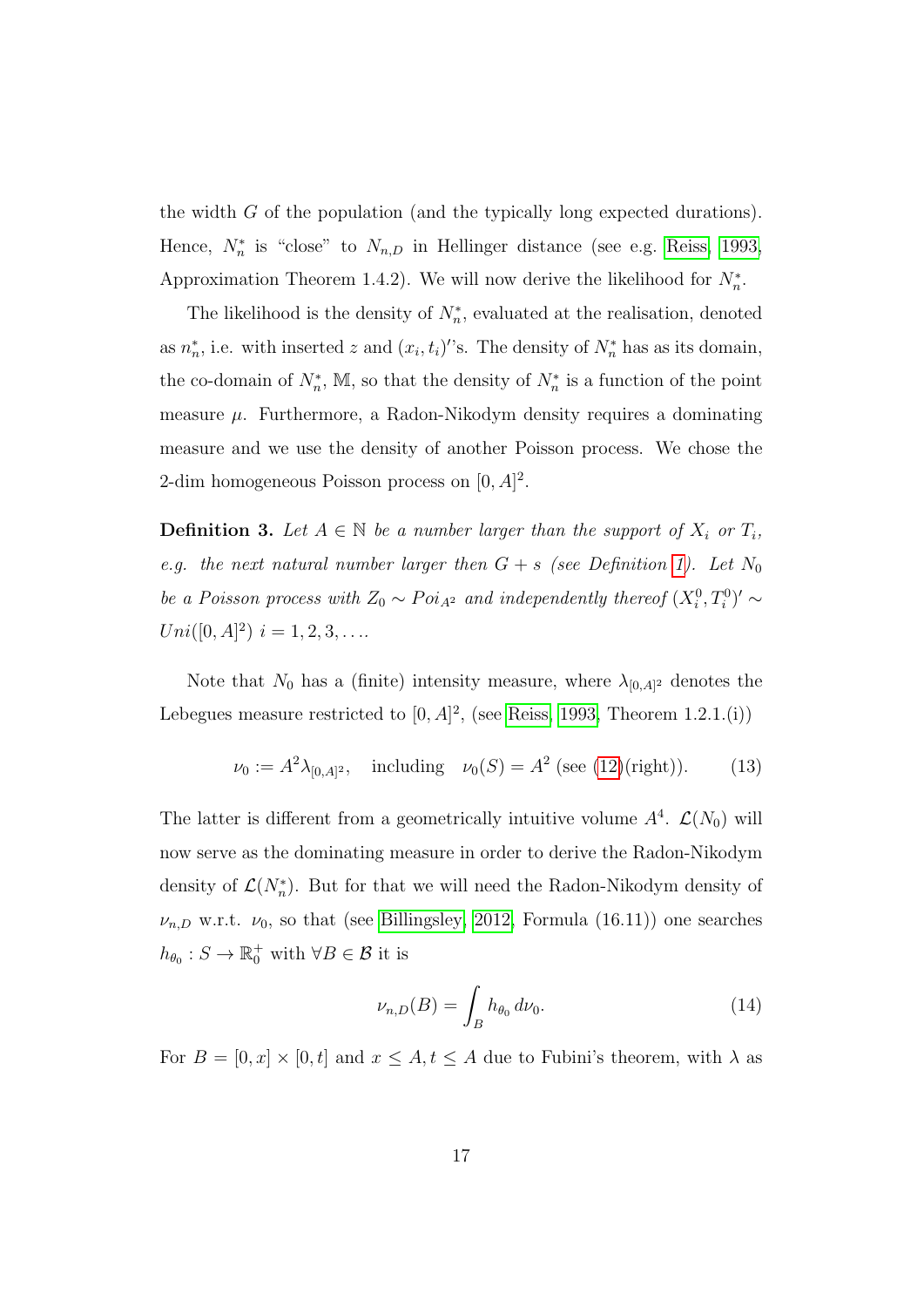the univariate Lebesgues measure, due to the differentiability,

<span id="page-17-2"></span>
$$
\nu_{n,D}([0,x] \times [0,t]) = A^2 \int_0^x \int_0^t h_{\theta_0}(a_1, a_2) \lambda(da_2) \lambda(da_1)
$$
  
\n
$$
\Rightarrow h_{\theta_0}(x,t) = \frac{1}{A^2} \frac{\partial^2}{\partial x \partial t} \nu_{N_{n,D}}([0,x] \times [0,t])
$$
  
\n
$$
= \frac{1}{A^2} \frac{\partial^2}{\partial x \partial t} n \alpha_{\theta_0} F^{X,T}(x,t) = \frac{n\theta_0}{G A^2} e^{-\theta_0 x}, \quad (15)
$$

where [\(11\)](#page-14-1) is used for the third equality, and Lemma [1](#page-6-0) for the forth together with  $\frac{\partial^2}{\partial x \partial t} R(x,t) = 0$  from Lemma [1.](#page-6-0) Of course, for  $(x, t)' \notin D$  is  $h_{\theta_0}(x, t) = 0$ .

<span id="page-17-0"></span>**Theorem 3.** For Assumptions [\(A1\)](#page-4-1)-[\(A4\)](#page-4-0) and  $\alpha_{\theta_0}$  from [\(1\)](#page-5-0), the model  $N_n^*$ of Definition [2,](#page-15-0) has likelihood w.r.t. to  $\mathcal{L}(N_0)$  from Definition [3:](#page-16-0)

<span id="page-17-1"></span>
$$
\ell(n_n^*; \theta_0, n) = \frac{n^{n_n^*(S)} \theta_0^{n_n^*(S)}}{G^{n_n^*(S)} A^{2n_n^*(S)}} \exp\left(-\theta_0 \sum_{i=1}^{n_n^*(S)} x_i\right) \exp(A^2 - n\alpha_{\theta_0}) \tag{16}
$$

The proof is in Appendix [B.](#page-30-0) The main idea is to decompose the density of the data, i.e. of  $\mathcal{L}(N_n^*)$ , into the product of the density, conditional on  $N_n^*(S)$ , multiplied by the probability mass distribution of the Poisson distributed  $N_n^*(S)$ . The later results in the very last factor of [\(16\)](#page-17-1) to include an exponential function in  $n\alpha_{\theta_0}$ . Note that by Fisher-Neyman factorization  $(N_n^*(S), \sum_{i=1}^{N_n^*(S)} X_i)$  is a sufficient statistic.

We maximise the likelihood as a function in its second argument, the "generic" parameter  $\theta$ , being already the notation in [\(3\)](#page-8-1). For a thorough discussion about the parameter notation, we refer the reader to the maximum likelihood estimator as posterior mode in a Bayesian analysis with uniform prior (see e.g. [Robert, 2001,](#page-26-7) Sect. 2.3). Finally note that, after taking logarithm, the derivatives w.r.t to  $\theta$  and n of [\(16\)](#page-17-1) are equal to that of its intuitive counterpart [\(2\)](#page-8-0) with  $n_n^*(S)$  replaced by m (see [\(3\)](#page-8-1)).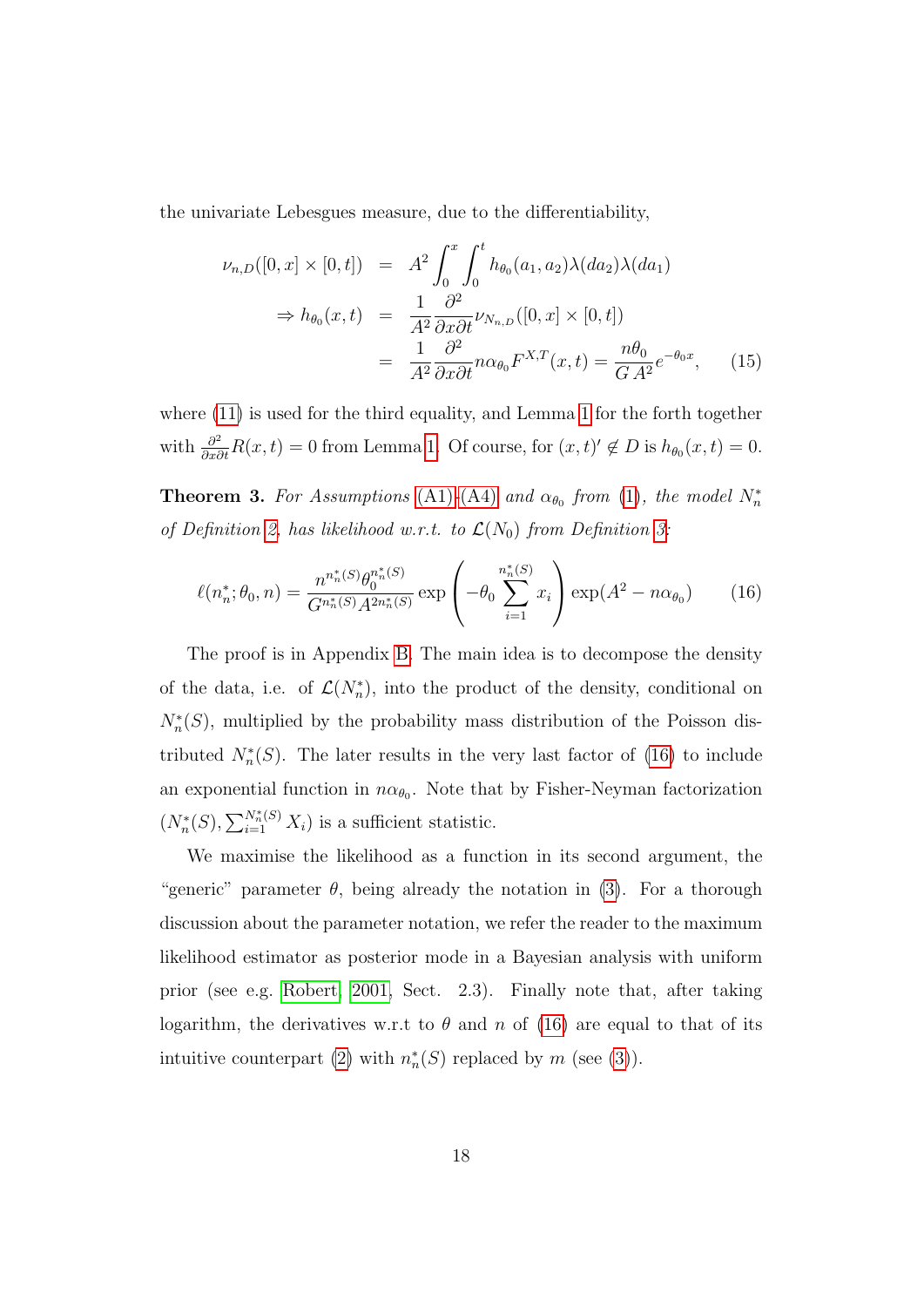#### <span id="page-18-0"></span>4 Monte Carlo Simulations

Our aim in this section is twofold, first we illustrate the vanishing bias, i.e. consistency, stated theoretically by Theorem [1.](#page-11-0) Second, the notion of a "bias", referring to one model so far, can be extended to the "selection bias" comparing two models. We will assess such design-effect compared to the srs-design as motivated theoretically after Lemma [2.](#page-9-1)

We simulate  $n \in \{10^p, p = 3, ..., 6\}$  durations  $\tilde{X}_j$  from Assumption [\(A2\)](#page-4-3) with  $\theta_0 \in \{0.005, 0.01, 0.05, 0.1\}$  according to [\(A1\)](#page-4-1) and further  $\widetilde{T}_j$  according to [\(A2\)](#page-4-3) with  $G \in \{24, 48\}$ , and we obey [\(A3\).](#page-4-2) We then retained m of the  $\tilde{x}_j$ , that fulfil [\(A4\)](#page-4-0) with  $s \in \{2, 3, 48\}$ . We calculate for the data set v the MLE  $\hat{\theta}^{(v)}$  as zero of [\(5\)](#page-9-3) by means of a standard algorithm. Boundary maxima do not occur because [\(8\)](#page-10-0) is markedly negative for all simulation scenarios.

In order to illustrate, first, consistency, assess the finite sample bias as an average over the  $R = 1000$  simulated  $(\hat{\theta}^{(v)} - \theta_0)$ . Table [1\(](#page-19-0)1<sup>st</sup> rows) lists the results, and it can be seen that the bias decreases to virtually zero. In order to show the decline in the mean squared error, consider the estimated standard error [\(10\)](#page-13-1) of  $\hat{\theta}^{(v)}$ . In Table [1\(](#page-19-0)2<sup>nd</sup> rows) averages over the  $(\hat{\sigma}^{(v)})^2$  seem to have a finite limit for increasing  $n$ . Hence, the standard error decreases of order √  $\overline{n}$ .

A by-product of the simulations is that they enable confirming the representation of  $\sigma^2$  (in Theorem [2\)](#page-13-0). On the one hand,  $Var(\hat{\theta})$  can be approximated by  $\frac{1}{R} \sum_{v}^{R} (\hat{\theta}^{(v)} - \theta_0)^2$ , the simulated variance, i.e.  $\sigma^2 = Var(\sqrt{n}\hat{\theta}) =$  $nVar(\hat{\theta})$  by n times the simulated variance (Table [1\(](#page-19-0)3<sup>rd</sup> rows)). On the other hand, in a simulation, and not in an application, can  $\sigma^2$  be estimated as n times the square of [\(10\)](#page-13-1) (Table  $1(2^{rd}$  rows)). Both quantifications become equal for large  $n$ .

The relation of the standard error with respect to  $\alpha_{\theta_0}$  is also interesting. It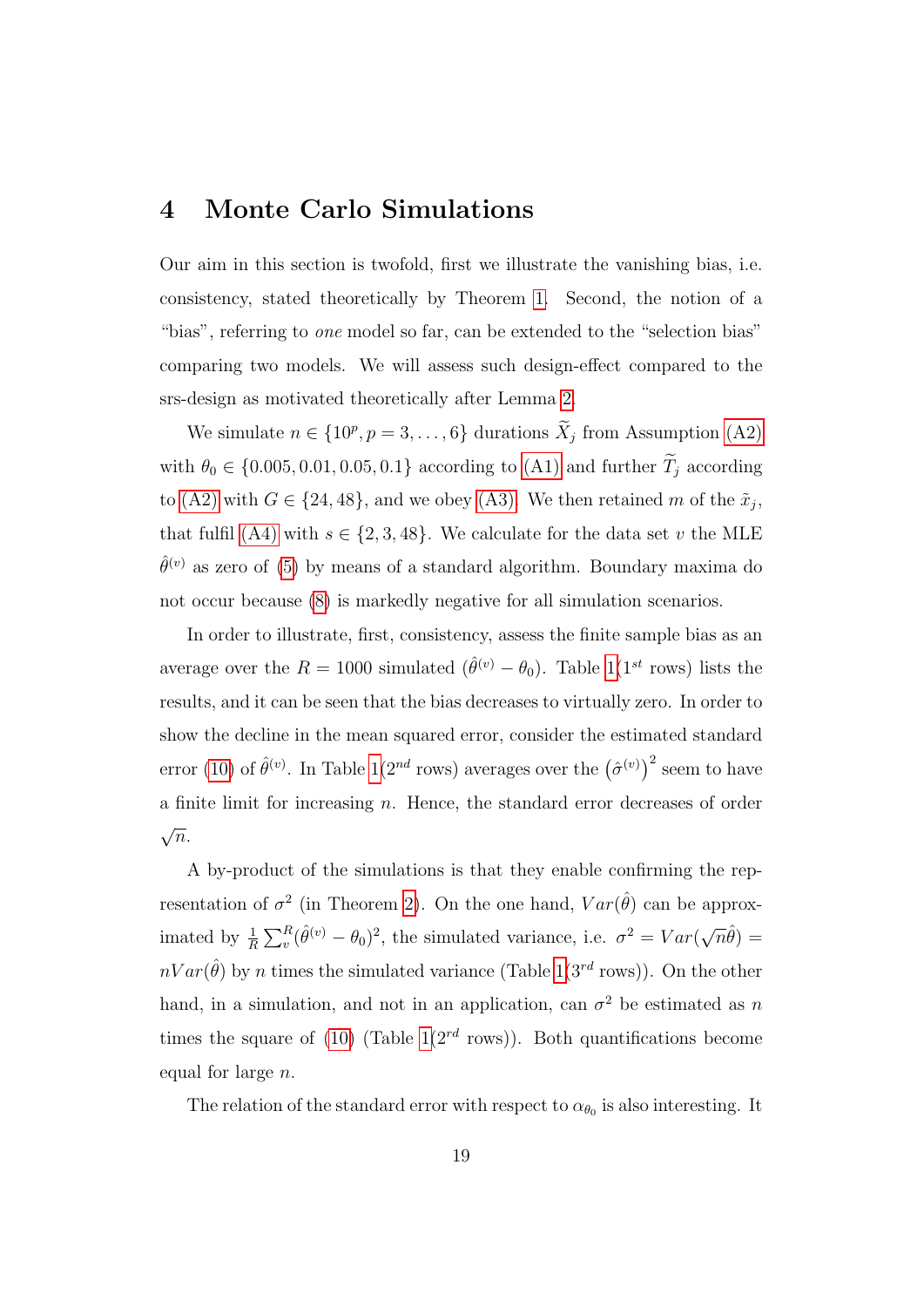Table 1: Simulation averages of Bias, estimated asymptotic variance  $\hat{\sigma}^2$  $^{2}$  and  $\sqrt{F}$  $VIF /$  Simulated  $Var(G)$  $\hat{\theta}$ ) (times  $\widetilde{c}$ 

<span id="page-19-0"></span>

|                           |                                   |                 | $\mathcal{C}$  | $= 24, s = 3$        |                      |                                                 |                  | $= 24, s = 48$<br>Ù                                            |                       |                       |
|---------------------------|-----------------------------------|-----------------|----------------|----------------------|----------------------|-------------------------------------------------|------------------|----------------------------------------------------------------|-----------------------|-----------------------|
| $\theta_0$                |                                   | $n = 1000$      | $n=10,000$     | $n = 100,000$        | $n = 10^6$           |                                                 | $n=1000$         | $n = 10,000$                                                   | $n = 100,000$         | $n=10^6$              |
| 0.005                     | Bias                              | 0.0132<br>0.862 | 0.0023<br>0.96 | $-0.000035$<br>1.307 | $-0.000007$<br>1.463 |                                                 | 0.00049<br>0.018 | $-0.00002$<br>0.0207                                           | $-0.000007$<br>0.0208 | $-0.000005$<br>0.0208 |
| $\alpha_{\theta_0}=0.014$ | $nVar(\hat{\theta})$              | 0.69            | 0.705          | 1.23                 | 1.498                | $\alpha_{\theta_0}=0.201$                       | 0.0170           | 0.0205                                                         | 0.02105               | 0.0204                |
|                           | $\widetilde{V} \widetilde{I^F}$   | 1.6             | 2.25           | 3.21                 | 3.61                 |                                                 | 4.3              | $\overline{5}.1$                                               | 5.1                   | $\overline{5}$ .      |
| 0.01                      | Bias                              | 0.007           | 0.00004        | $-0.00002$           | 0.00006              |                                                 | $-0.00005$       | 0.00003                                                        | $-0.000016$           | 0.000003              |
|                           | $\hat{\sigma}^2$                  | $\rm 0.53$      | 0.688          | 0.78                 | 0.78                 |                                                 | 0.0124           | 0.0124                                                         | 0.0124                | 0.0124                |
| $\alpha_{\theta_0}=0.026$ | $nVar(\hat{\theta})$              | $0.40\,$        | 0.606          | 0.855                | 0.745                | $\alpha_{\theta_0}=0.339$                       | 0.0121           | 0.0123                                                         | 0.0121                | 0.0123                |
|                           | $\bar V I \bar F$                 | 2.02            | 3.02           | 3.48                 | 3.48                 |                                                 | 4.74             | 4.75                                                           | $4.75$                | 4.75                  |
| 0.05                      | Bias                              | 0.0009          | 0.0003         | 0.0000009            | 0.00001              |                                                 | $-0.0007$        | $-0.00002$                                                     | 0.0000098             | 0.000002              |
|                           | $\hat{\sigma}^2$                  | 0.277           | 0.271          | 0.271                | 0.271                |                                                 | 0.0098           | 0.00984                                                        | 0.0098                | 0.0098                |
| $\alpha_{\theta_0}=0.081$ | $nVar(\hat{\theta})$              | 0.280           | 0.262          | 0.265                | 0.265                | $= 0.530$<br>$\alpha_{\boldsymbol{\theta_0}}$ = | 0.0103           | 1600.0                                                         | 0.0096                | 0.0099                |
|                           | $\sqrt{\overline{I}}$             | 2.71            | 2.71           | 2.72                 | 2.72                 |                                                 | 3.23             | 3.22                                                           | 3.22                  | 3.22                  |
| 0.1                       | Bias                              | 0.0013          | $-0.00004$     | $-0.000008$          | $-0.00002$           |                                                 | 0.00014          | $-0.000026$                                                    | 0.000018              | 0.000003              |
|                           | $\hat{\sigma}^2$                  | 0.276           | 0.271          | 0.271                | 0.271                |                                                 | 0.0227           | 0.0226                                                         | 0.0226                | 0.0226                |
| $\alpha_{\theta_0}=0.098$ | $nVar(\hat{\theta})$              | 0.287           | 0.2708         | 0.258                | 0.276                | $= 0.376$<br>$\alpha_{\theta_0}$                | 0.0229           | 0.0225                                                         | 0.0224                | 0.0224                |
|                           | $\sqrt{\overline{I}}$             | 2.15            | 2.17           | $2.17$               | 2.17                 |                                                 | 2.52             | 2.52                                                           | 2.52                  | 2.52                  |
| $\theta_0$                |                                   |                 | $\vert\vert$   | $48, s = 3$          |                      |                                                 |                  | $\mathbf{\Omega}$<br>$\parallel$<br>$\mathcal{S}$<br>$G = 24,$ |                       |                       |
| 0.005                     | Bias                              | 0.0065          | 0.00046        | $-0.00004$           | 0.00001              |                                                 | $0.018\,$        | 0.004                                                          | 0.0003                | $-0.00003$            |
|                           | $\hat{\sigma}^2$                  | 0.267           | $\!0.313$      | 0.391                | 0.393                |                                                 | 1.27             | $1.38\,$                                                       | $1.845\,$             | 2.21                  |
| $\alpha_{\theta_0}=0.013$ | $nVar(\hat{\theta})$              | 0.23            | 0.26           | 0.397                | 0.347                | $\alpha_{\theta_0}=0.009$                       | 1.21             | $1.14\,$                                                       | $1.81\,$              | 2.38                  |
|                           | $\sqrt{\overline{F}}$             | 1.56            | 2.40           | 3.11                 | 3.14                 |                                                 | 1.30             | $1.94\,$                                                       | 2.78                  | 3.37                  |
| 0.01                      | Bias                              | 0.0026          | $-0.00003$     | $-0.00002$           | 0.000016             |                                                 | 0.010            | 0.001                                                          | $-0.00005$            | 0.00009               |
|                           | $\hat{\sigma}^2$                  | $0.174\,$       | 0.221          | 0.224                | 0.224                |                                                 | 0.78             | 0.98                                                           | 1.179                 | 1.18                  |
| $\alpha_{\theta_0}=0.023$ | $nVar(\hat{\theta})$              | 0.149           | 0.213          | 0.226                | 0.235                | $= 0.018$<br>$\alpha_{\theta_0}$                | $\,0.62$         | $0.84\,$                                                       | 1.268                 | 1.12                  |
|                           | $\sqrt{\overline{I}}\overline{F}$ | $1.96\,$        | $2.87$         | 2.92                 | 2.92                 |                                                 | 1.69             | $\!2.64$                                                       | 3.25                  | 3.25                  |
| 0.05                      | Bias                              | 0.0005          | 0.00009        | 0.00005              | $-0.000002$          |                                                 | 0.001            | 0.0001                                                         | 0.00003               | 0.000004              |
|                           |                                   | $\!0.131$       | 0.129          | 0.128                | 0.128                |                                                 | 0.41             | 0.40                                                           | $0.40\,$              | 0.40                  |
| $\alpha_{\theta_0}=0.053$ | $\frac{nVar(\hat{\theta})}{VIF}$  | 0.132           | 0.119          | 0.125                | 0.147                | $\alpha_{\theta_0}=0.055$                       | 0.43             | 0.39                                                           | 0.396                 | 0.39                  |
|                           |                                   | $1.87$          | 1.88           | 1.88                 | $1.88$               |                                                 | 2.49             | 2.51                                                           | 2.51                  | 2.51                  |
| $\frac{1}{2}$             | Bias                              | 0.0023          | $-0.0001$      | $-0.00001$           | $-0.0000008$         |                                                 | 0.002            | $-0.0002$                                                      | $-0.00005$            | $-0.000026$           |
|                           |                                   | 0.238           | 0.229          | 0.229                | 0.229                |                                                 | 0.40             | 0.39                                                           | 0.39                  | 0.39                  |
| $\alpha_{\theta_0}=0.054$ | $\frac{nVar(\hat{\theta})}{VIF}$  | 0.268           | 0.207          | 0.228                | 0.2296               | $\alpha_{\theta_0}=0.069$                       | 0.44             | 0.41                                                           | 0.37                  | 0.41                  |
|                           |                                   | 1.46            | 1.49           | 1.49                 | 1.49                 |                                                 | 1.96             | 1.98                                                           | 1.98                  | 1.98                  |
|                           |                                   |                 |                |                      |                      |                                                 |                  |                                                                |                       |                       |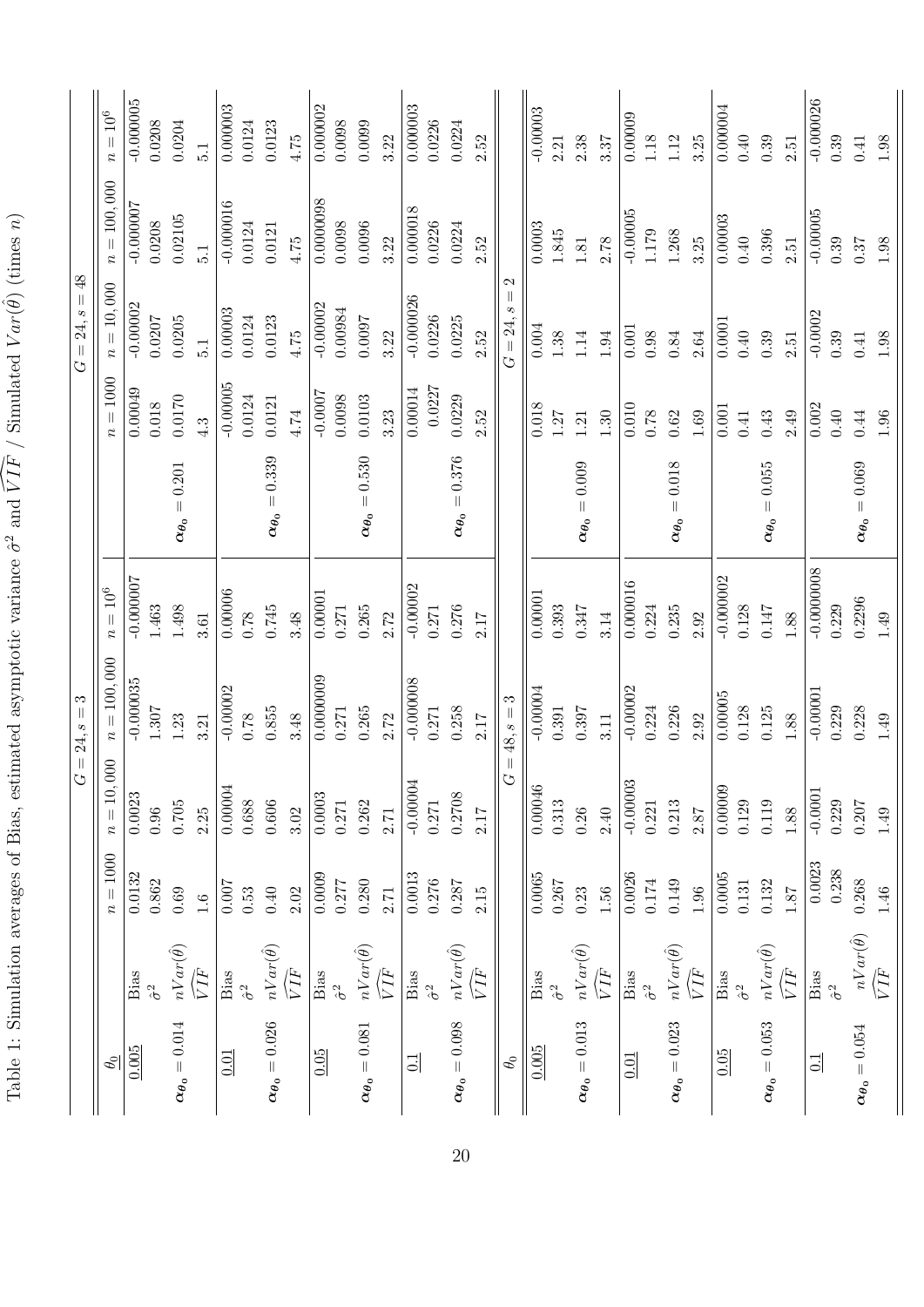decreases, obviously because  $\alpha_{\theta_0}$  is linearly related to the size of the truncated sample by  $m = n\alpha_{\theta_0}$  (see again [\(11\)](#page-14-1)). The relation of  $\alpha_{\theta_0}$  to  $\theta_0$ , s and G is already explained after its definition [\(1\)](#page-5-0) and its respective sensitivity is presented in Table [1.](#page-19-0) There is one exception; although  $\alpha_{\theta_0}$  is decreasing in G, the simulated  $\hat{\sigma}^2$  does not increase, but instead decreases for a given n (Table [1\(](#page-19-0)left panels)). The reason can be suspected to be as in the srs-design, where the estimated standard error  $(17)$  is not only increasing in m of order 1/2, but also decreases in  $\sum_{i=1}^{m} x_i$  of order 1, the latter being much larger for a large  $G$  (at given  $m$ ).

Second, for the srs-design, applying [\(7\)](#page-10-1) results in an MLE  $\hat{\theta}_{srs} = m/\sum_{i=1}^{m} x_i$ with standard error  $\sigma_{srs}/$ √  $\overline{m} = \theta_0 / \sqrt{n^*(S)}$  (i.e.  $\sigma_{srs}^2 := \theta_0^2$ ). The latter can be estimated by inserting  $\hat{\theta}_{srs}$ ,

<span id="page-20-0"></span>
$$
\frac{\hat{\sigma}_{srs}}{m} = \frac{\sqrt{m}}{\sum_{i=1}^{m} x_i}.
$$
\n(17)

The factor for "inflating" the variance from Theorem [2,](#page-13-0) denoted as Kish's design effect, is

<span id="page-20-1"></span>
$$
VIF := \frac{\sigma^2/n}{\sigma_{srs}^2/m}.\tag{18}
$$

Illustrating the design effect with the  $VIF$  is typical for the field of sampling techniques, especially in survey sampling. (By contrast, in the field of econometrics, variance inflation typically denotes the fact that standard errors increase for coefficients in a regression when accepting more covariates.) In the simulations, the  $VIF$  remains overall at a quite moderate size, with a tendency to increase in  $\alpha_{\theta_0}$ .

We will continue the comparison of designs in the applications of Section [5](#page-21-0) where we will see a substantial variance inflation in all three applications.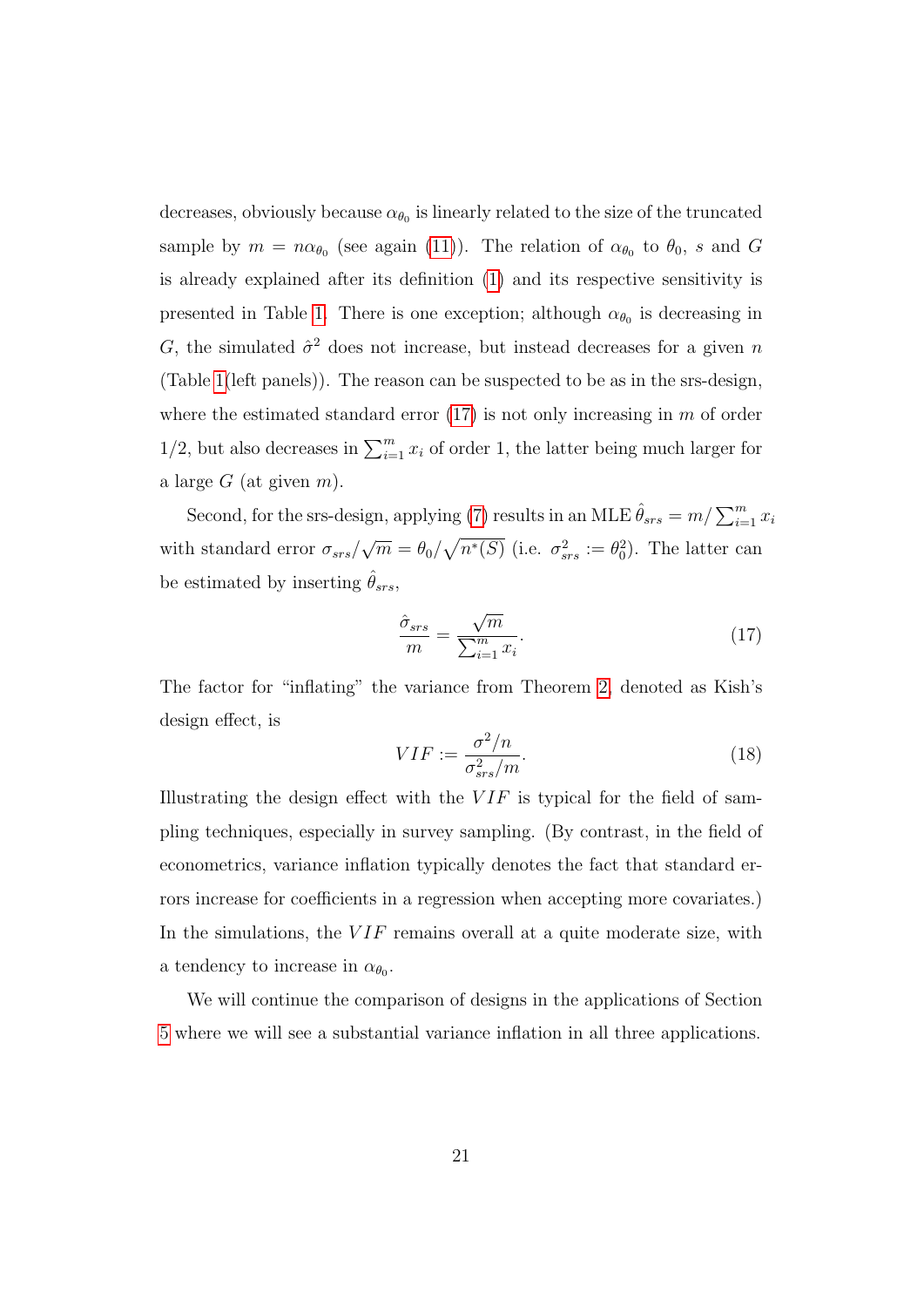## <span id="page-21-0"></span>5 Three Empirical Applications

#### 5.1 Populations and Data

Insolvency of Corporates founded 1990 – 2013. The population of our first application are German companies founded after the last structural break in Germany, the re-unification, namely at the beginning of 1990. The first event is the foundation of the company, and the second considered event is the insolvency. We restrict attention to the  $G = 24$  years until the end of 2013, after which we started observing. Let  $\widetilde{X}_j \sim Exp(\theta_0)$  denote the age-at-insolvency, and by  $T_i$  its age at the beginning of 2014. We assume a foundation to have taken place constantly (over those  $G = 24$  years), i.e.  $\widetilde{T}_j \sim Uni[0, 24]$ . The German federal ministry of finance publishes the age of each insolvent debtor. We stop observing in 2016, i.e.  $s = 3$ , after having collected, as a truncated sample  $m = 55,279$  companies.

Divorce of Couples Married 1993 – 2017. In our next application, the German bureau of statistics reports divorces, with marriage lengths. Of marriages sealed between 1993 and 2017 in the German city of Rostock,  $m = 327$  marriages were divorced during 2018. Of these, 82 lasted less than 5 years, 112 lasted 6-10, 67 lasted 11-15, 40 lasted 16-20 and 26 held 21-25 years, i.e.  $G = 25$  and  $s = 1$ . This small sample size example can help to understand dependence of the variance inflation to the data size.

Dementia Onset of People Born 1900 – 1954. Our final application is dementia incidence in Germany for the birth cohorts 1900 until 1954. The first event is the  $50<sup>th</sup>$  birthday of a person, between 1950 and 2004, i.e. we have  $G = 55$ . An insurance company reported that between 2004 and 2013  $(s = 9)$ ,  $m = 35,929$  insurants has had a dementia incidence (the second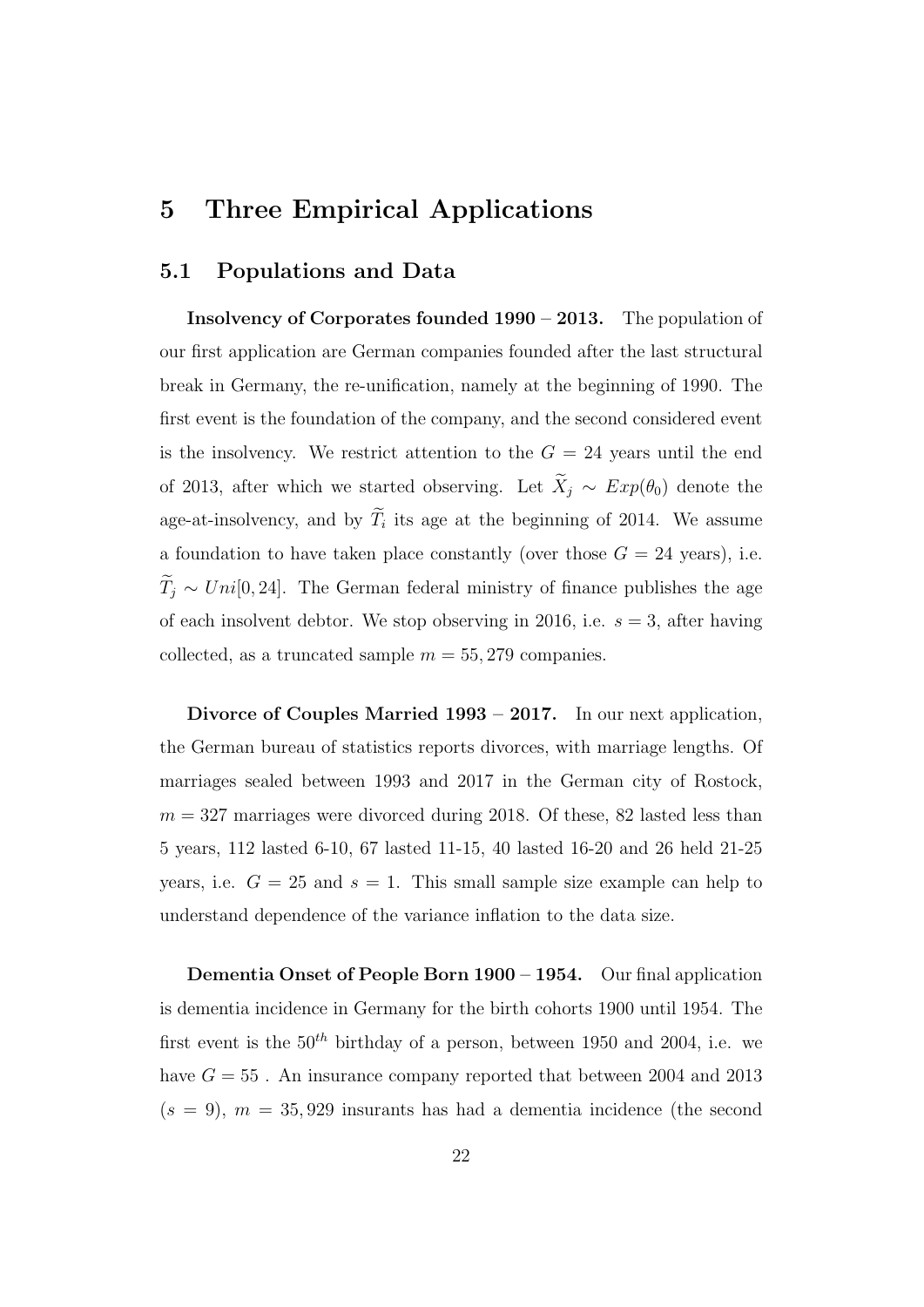<span id="page-22-0"></span>

|  |  | Table 2: ML estimate $\hat{\theta}$ and estimate of standard error (SE) $\sigma/\sqrt{n}$ (see |  |  |  |
|--|--|------------------------------------------------------------------------------------------------|--|--|--|
|  |  | Theorem 2) for applications, and comparison with srs-design                                    |  |  |  |

|                      |                                                 | insolvency | divorce | dementia |
|----------------------|-------------------------------------------------|------------|---------|----------|
| G/s                  | in years                                        | 24/3       | 25/1    | 55/9     |
| m                    |                                                 | 55, 279    | 327     | 35,929   |
| $\sum_{i=1}^m x_i$   | in mio. years                                   | 0.54       | 0.003   | 1.1      |
| $\sum_{i=1}^m x_i^2$ | in mio. $years2$                                | 2.5        | 0.046   | 36.3     |
| truncation design    | point estimate $(\theta)$                       | 0.08       | 0.066   | 0.0055   |
|                      | $\widehat{SE}$ : $\hat{\sigma}/\sqrt{n}$        | 0.00067    | 0.0082  | 0.0003   |
| srs-design           | point estimate $(\hat{\theta}_{srs})$           | 0.103      | 0.101   | 0.033    |
|                      | $\widehat{SE}: \widehat{\sigma}_{srs}/\sqrt{m}$ | 0.00044    | 0.0056  | 0.00017  |

event) (for more information about the data see [Weißbach et al., 2021\)](#page-27-3).

#### 5.2 Comparison of Estimation Results

The zero of [\(5\)](#page-9-3), i.e. the point estimate  $\hat{\theta}$ , is found graphically, for instance for the first application by Figure [2\(](#page-15-1)right). For the estimated standard error see [\(10\)](#page-13-1). All estimates are in Table [2,](#page-22-0) which also contains the estimates under srs-design  $(17)$ .

It is evident that ignoring truncation overestimates the hazard  $\theta_0$  by, for example, 29% in the insolvency application, and also causes negative selection of units in the others. We observe that the standard error is underestimated by about 35% for all applications (equivalent to an on average  $\widehat{VIF} = 2, 5$ , as estimation of [\(18\)](#page-20-1)), presumably through ignoring the stochastic dependence between units (and thus measurements) within the truncated sample. Also variance inflation almost seems not to depend on the sample size.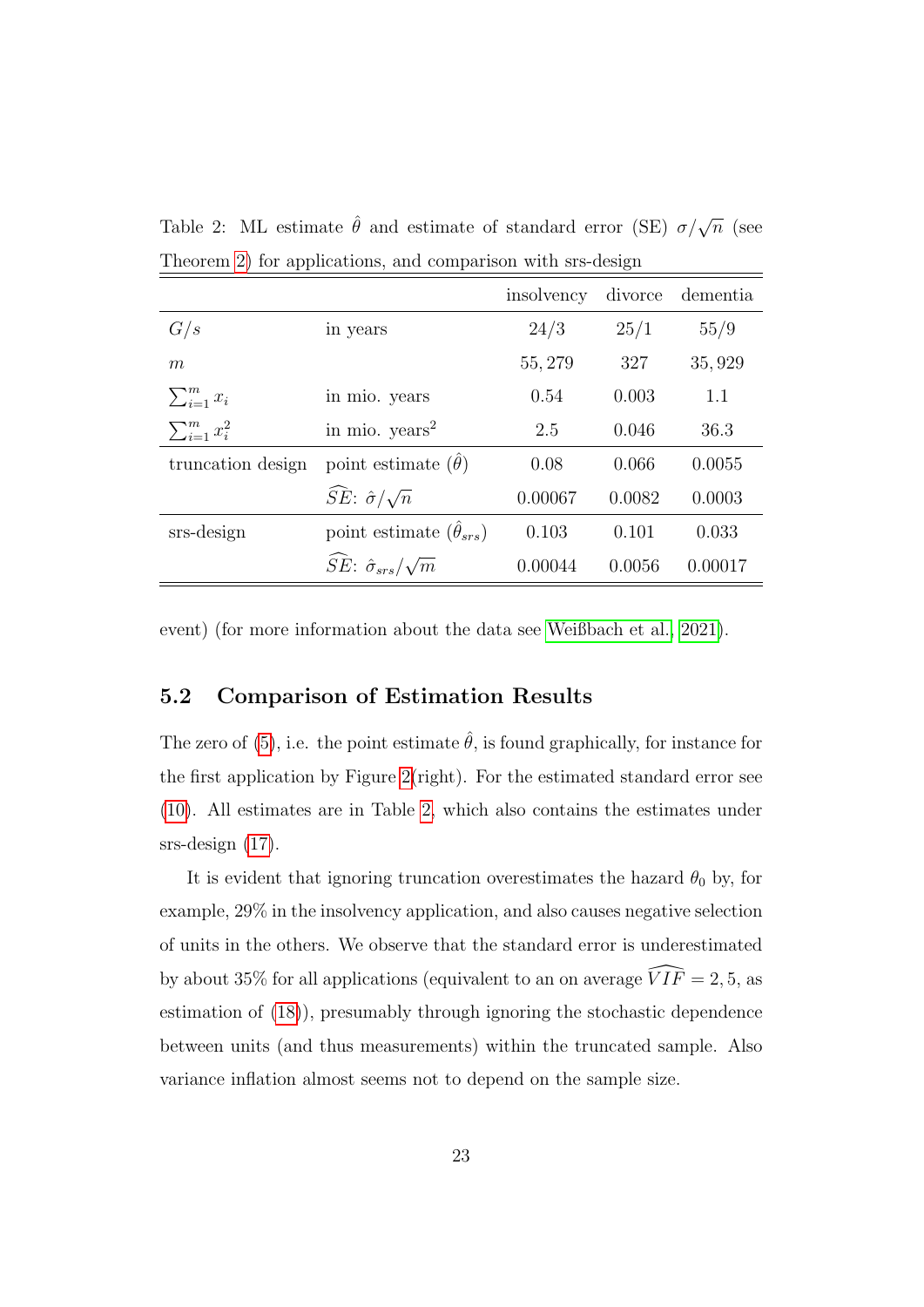# 6 Discussion

The results are encouraging, as even after truncation, asymptotic normality holds, and standard errors do not increase too much. The considerable selection bias can be accounted for easily and identification of the parameters follows from standard results on the exponential family.

However, it is somewhat unfortunate that standard consistency proofs for the Exponential family fail, because compactness of the parameter space is violated, even when re-parametrising, due to the growing sample size being a parameter itself. And a temptation to withstand is to misinterpret the data as a simple random sample, only because statistical units are selected with equal probabilities (see  $(1)$ ). This is especially tempting, because if the truncated sample was simple, not knowing  $n$  would be similar to not knowing the size of the population, requiring "finite-population corrections" only in the case of relatively many observations.

In practice, the considerable effort to account for truncation can even be circumvented in rich data situations by adjusting the population definition to start at the observation interval, however thereby excluding observable units (see e.g. [Weißbach et al., 2009\)](#page-26-8).

Of course more advanced sampling designs exist, such as endogenous sampling where units that have had a longer timeframe have a larger selection probability, in contrast to our model (sse [\(1\)](#page-5-0)). Also truncation is typically analysed with counting process theory, focusing more on the role of the filtration as an information model (see e.g. [Andersen et al., 1988\)](#page-25-7). And with respect to robustness, the maximum likelihood method we use can be inferior to the method of moments (see e.g. [Weißbach and Radloff, 2020;](#page-26-9) [Rothe and](#page-26-10) [Wied, 2020\)](#page-26-10).

Nonetheless, we believe that our approach still offers some advantages: As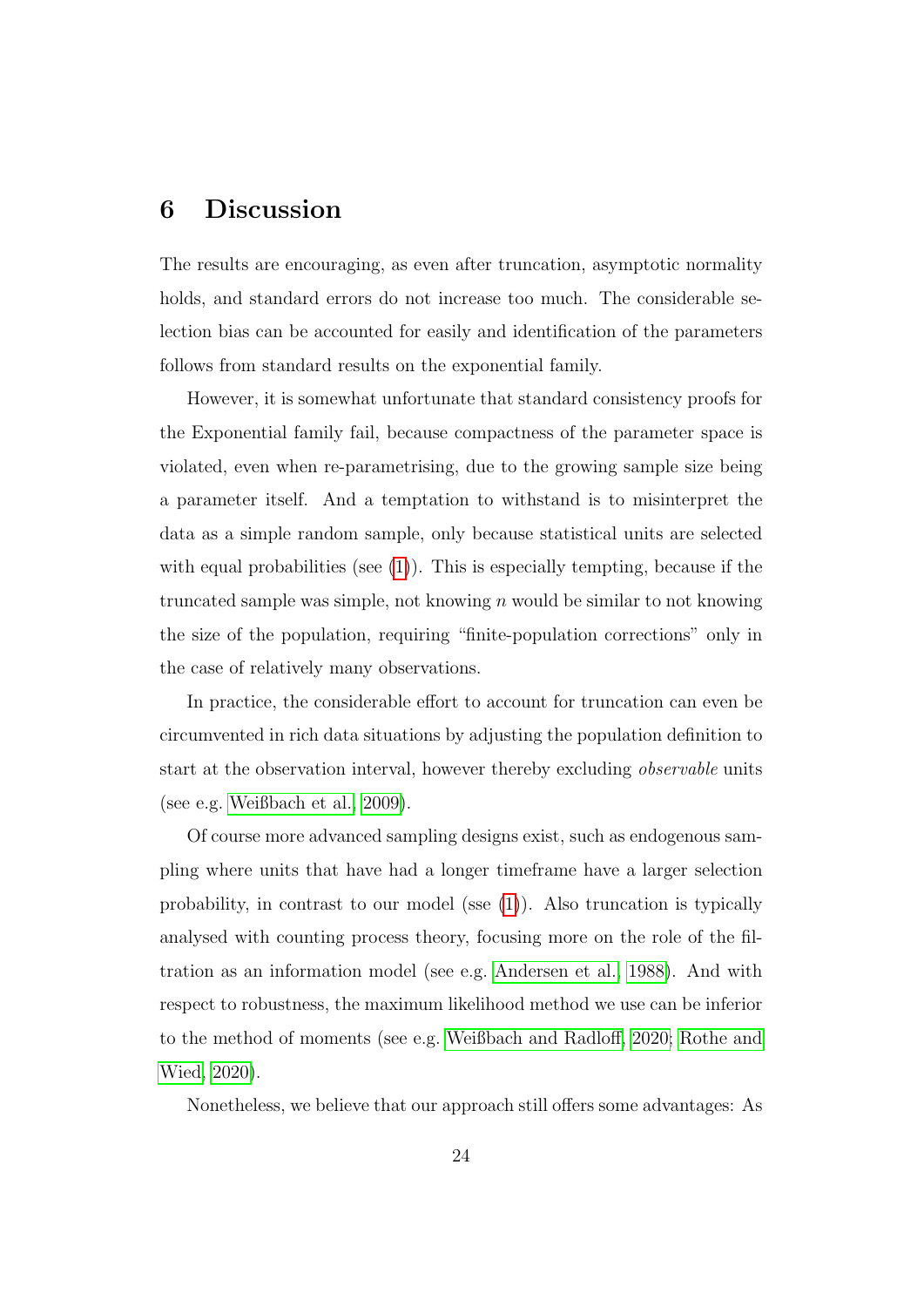we (i) directly recognize the second measurement, the age when observation starts, as random, (ii) model the sample size as random and (iii) distinguish explicitly between indices in observed and unobserved sample.

Two more minor points appear notable. First, the distance from the data to the mixed empirical process can be reduced to zero by changing from Poisson-mixing to Binomial-mixing, although little new insight can be expected, other than longer proofs. The same is true when proving the information equality for the standard error. And finally, one troublesome aspect should not be concealed. Compare the design effect with the theory of cluster samples where the  $VIF$  increases in the cluster size linearly, for given intracluster correlation. Considering the time as a classifier, truncation seems to introduce a very small intra-temporal correlation, because the increase in the VIF is small. However, for very small sample sizes, the  $VIF$  should then be even smaller. Non-linear behaviour of the dependence on the sample size is conceivable.

Acknowledgment: The financial support from the Deutsche Forschungsgemeinschaft (DFG) of R. Weißbach is gratefully acknowledged (Grant WE 3573/3-1 "Multi-state, multi-time, multi-level analysis of health-related demographic events: Statistical aspects and applications"). we thank W. Lohse, D. Ollrogge and G. Doblhammer for support in the data acquisition process. For the support with data we thank the AOK Research Institute (WIdO). The linguistic and idiomatic advice of Brian Bloch is also gratefully acknowledged.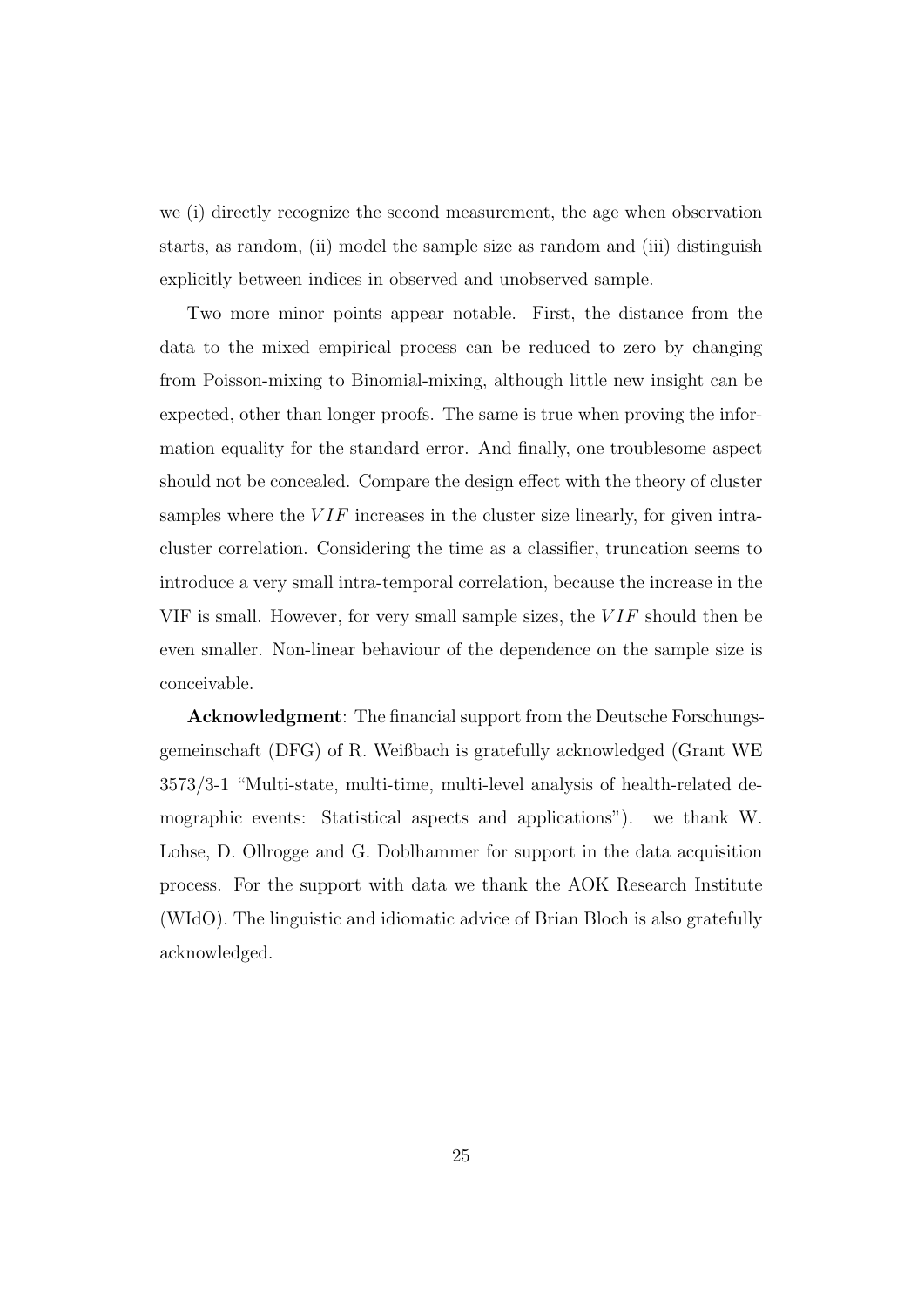# References

- <span id="page-25-1"></span>L. Adjoudj and A. Tatachak. Conditional quantile estimation for truncated and associated data. Communications in Statistics - Theory and Methods, 48:4598–4641, 2019.
- <span id="page-25-7"></span>P. Andersen, Ø. Borgan, R. Gill, and N. Keiding. Censoring, truncation and filtering in statistical models based on counting processes. Contemporary Mathematics, 80:1–31, 1988.
- <span id="page-25-6"></span>P. Billingsley. Probability and Measure. Wiley, Hoboken,  $4^{th}$  edition, 2012.
- <span id="page-25-0"></span>M. Bücker, M. van Kampen, and W. Krämer. Reject inference in consumer credit scoring with nonignorable missing data. Journal of Banking and Finance, 37:1040–1045, 2013.
- <span id="page-25-2"></span>D.R. Cox and D. V. Hinkley. *Theoretical Statistics*. CRC Press, Boca Raton, 1974.
- <span id="page-25-5"></span>A. Dörre. Bayesian estimation of a lifetime distribution under double truncation caused by time-restricted data collection. Statistical Papers, 61: 945–965, 2020.
- <span id="page-25-3"></span>T. Emura, Y. Konno, and H. Michimae. Statistical inference based on the nonparametric maximum likelihood estimator under double-truncation. Lifetime Data Analysis, 21:397–418, 2015.
- <span id="page-25-4"></span>T. Emura, Y.-H. Hu, and Y. Konno. Asymptotic inference for maximum likelihood estimators under the special exponential family with doubletruncation. Statistical Papers, 58:877–909, 2017.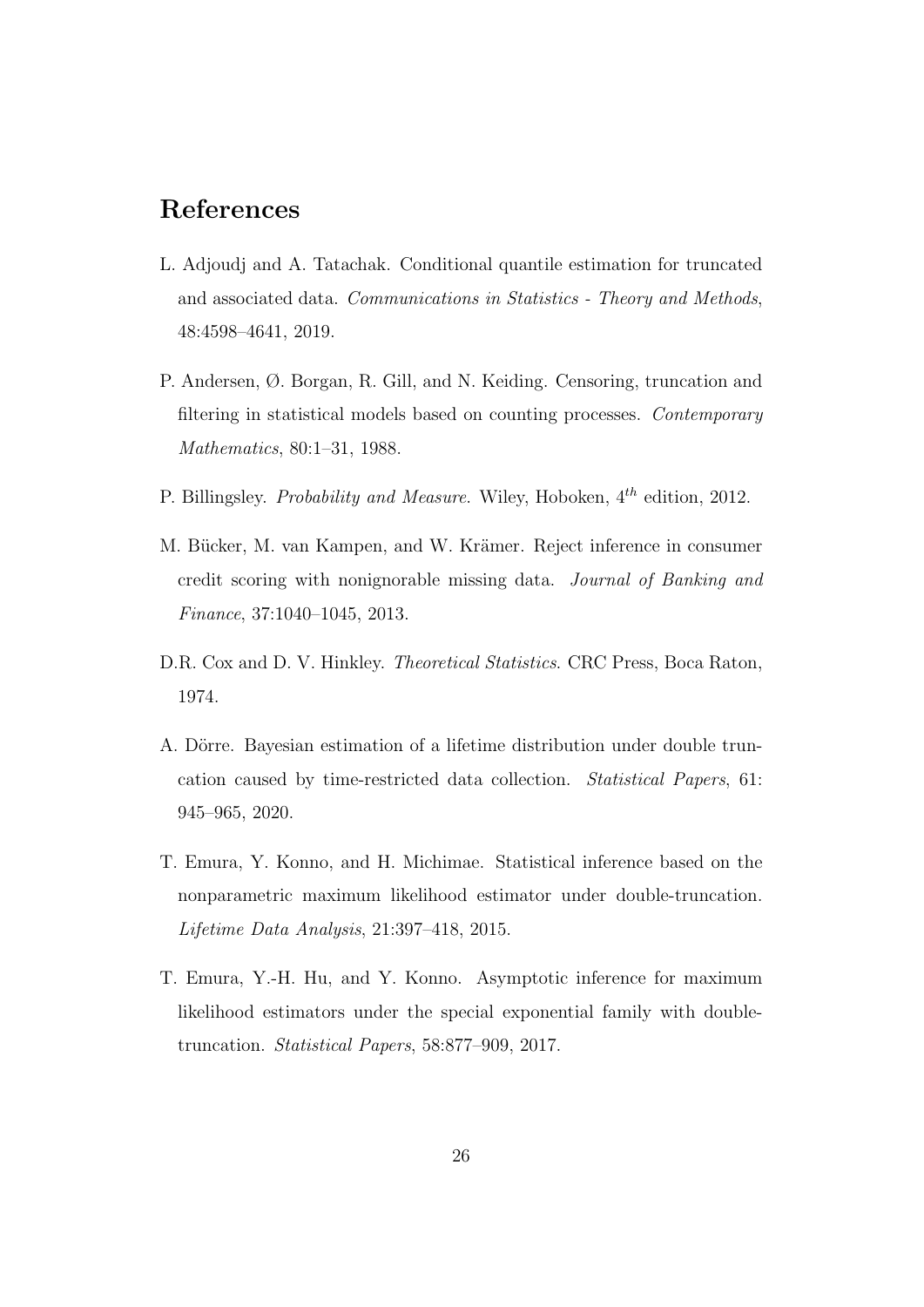- <span id="page-26-3"></span>G. Frank, M. Chae, and Y. Kim. Additive time-dependent hazard model with doubly truncated data. *Journal of the Korean Statistical Society*, 48: 179–193, 2019.
- <span id="page-26-6"></span>J.D. Kalbfleisch and J.F. Lawless. Inference based on retrospective ascertainment: An analysis of the data on transfusion-related aids. Journal of the American Statistical Association, 84:360–372, 1989.
- <span id="page-26-2"></span>C. Moreira and J. de Uña-Álvarez. A semiparametric estimator of survival for doubly truncated data. Statistics in Medicine, 29:3147–3159, 2010.
- <span id="page-26-4"></span>R.-D. Reiss. A Course on Point Processes. Springer, New York, 1993.
- <span id="page-26-7"></span>C.P. Robert. The Baysian Choice. Springer, New York, 2001.
- <span id="page-26-10"></span>C. Rothe and D. Wied. Estimating derivatives of function-valued parameters in a class of moment condition models. Journal of Econometrics, 217:1–19, 2020.
- <span id="page-26-1"></span>P.-S. Shen. Nonparametric analysis of doubly truncated data. Annals of the Institute of Statistical Mathematics, 62:835–853, 2010.
- <span id="page-26-5"></span>A. van der Vaart. Asymptotic Statistics. Cambridge University Press, 1998.
- <span id="page-26-9"></span>R. Weißbach and L. Radloff. Consistency for the negative binomial regression with fixed covariate. Metrika, 83:627–641, 2020.
- <span id="page-26-0"></span>R. Weißbach and R. Walter. A likelihood ratio test for stationarity of rating transitions. Journal of Econometrics, 155:188–194, 2010.
- <span id="page-26-8"></span>R. Weißbach, P. Tschiersch, and C. Lawrenz. Testing time-homogeneity of rating transitions after origination of debt. Empirical Economics, 36:575– 596, 2009.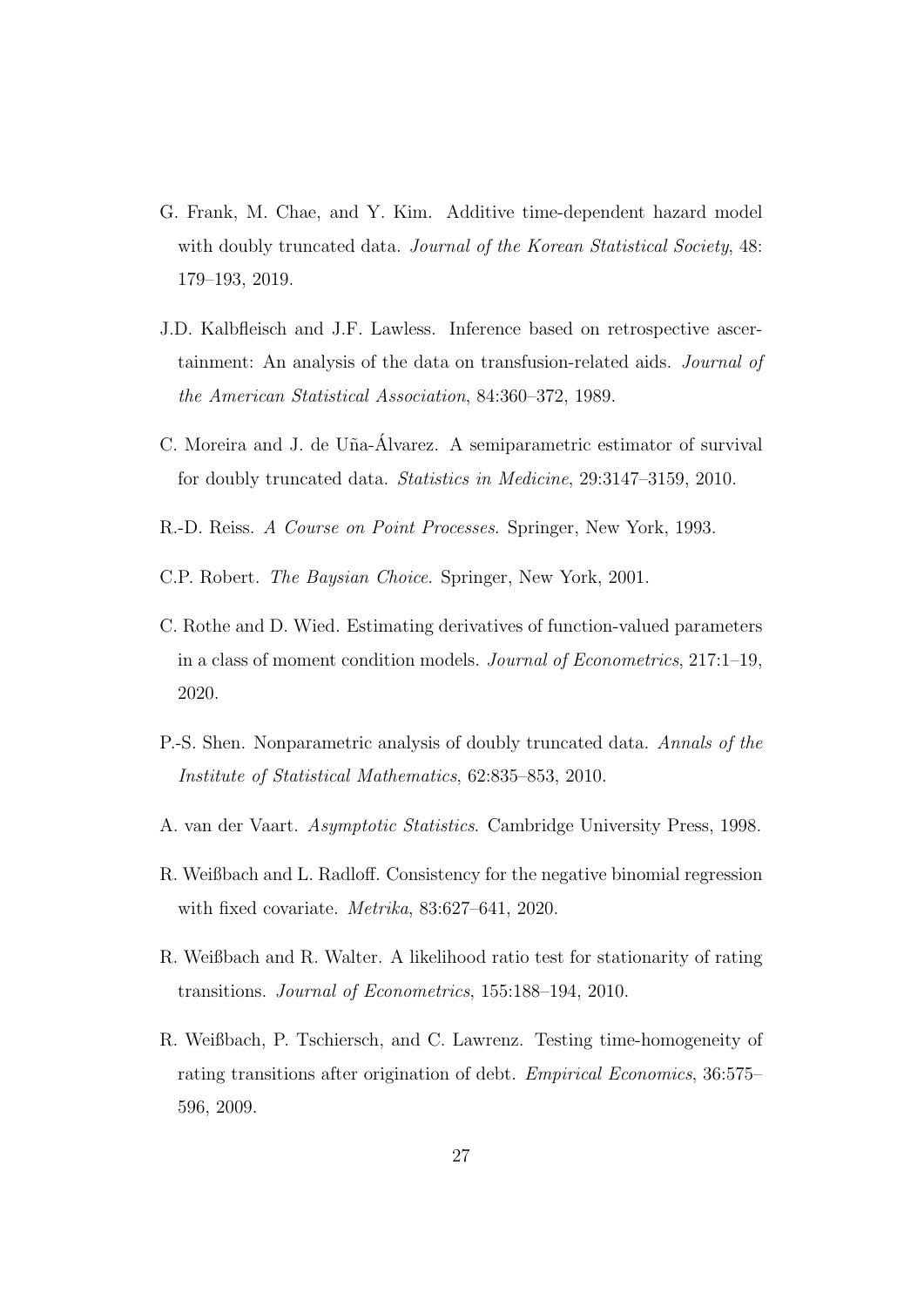- <span id="page-27-1"></span>R. Weißbach, W. Poniatowski, and W. Krämer. Nearest neighbor hazard estimation with left-truncated duration data. Advances in Statistical Analysis, 97:33–47, 2013.
- <span id="page-27-3"></span>R. Weißbach, Y. Kim, A. Dörre, A. Fink, and G. Doblhammer. Left-censored dementia incidences in estimating cohort effects. Lifetime Data Analysis, 27:38–63, 2021.
- <span id="page-27-0"></span>M. Woodroofe. Estimating a distribution function with truncated data. Annals of Statistics, 13:163–177, 1985.

## <span id="page-27-2"></span>A Proof of Lemma [2](#page-9-1)

For (i), note first that by [\(A1\),](#page-4-1)  $\theta_0 \in \Theta$ , so is  $\theta$ : For  $(\tilde{x}_j, \tilde{t}_j) \notin D$ ,  $\psi_{\theta}(\tilde{x}_j, \tilde{t}_j) \equiv$ 0. Alternatively, due to Corollary [1,](#page-5-1) first and second derivatives of  $\alpha_{\theta}$  are continuous, and therefore, so will be the third. Also  $\alpha_{\theta}$ , being - along with  $\theta$  - the only component of a denominator in the first or second derivative of  $\psi_{\theta}$ , is strictly positive due to the quotient rule.

For (ii): For the equality, due to Corollary [1,](#page-5-1) it is

$$
\dot{\psi}_{\theta}(\tilde{x}_{j}, \tilde{t}_{j}) = i_{j} \left( \frac{1}{\theta^{2}} - \frac{\dot{\alpha}_{\theta}^{2}}{\alpha_{\theta}^{2}} + \frac{\ddot{\alpha}_{\theta}}{\alpha_{\theta}} \right)
$$
\n
$$
= \frac{i_{j}}{\theta^{2}} + i_{j} \left( \frac{-s^{2}e^{-\theta s}(1 - e^{-\theta s}) - s^{2}e^{-2\theta s}}{(1 - e^{-\theta s})^{2}} + \frac{-G^{2}e^{-G\theta}(1 - e^{-G\theta}) - G^{2}e^{-2G\theta}}{(1 - e^{-G\theta})^{2}} + \frac{1}{\theta^{2}} \right).
$$

For the positivity, we start to show that for  $x > 0$  or  $y > 0$ 

$$
xe^{-x/2} < 1 - e^{-x} \Leftrightarrow 2\frac{x}{2}e^{-x/2} < 1 - e^{-2\frac{x}{2}}
$$
  

$$
2ye^{-y} < 1 - e^{-2y} \Leftrightarrow g(y) := 1 - e^{-2y} - 2ye^{-y} > 0
$$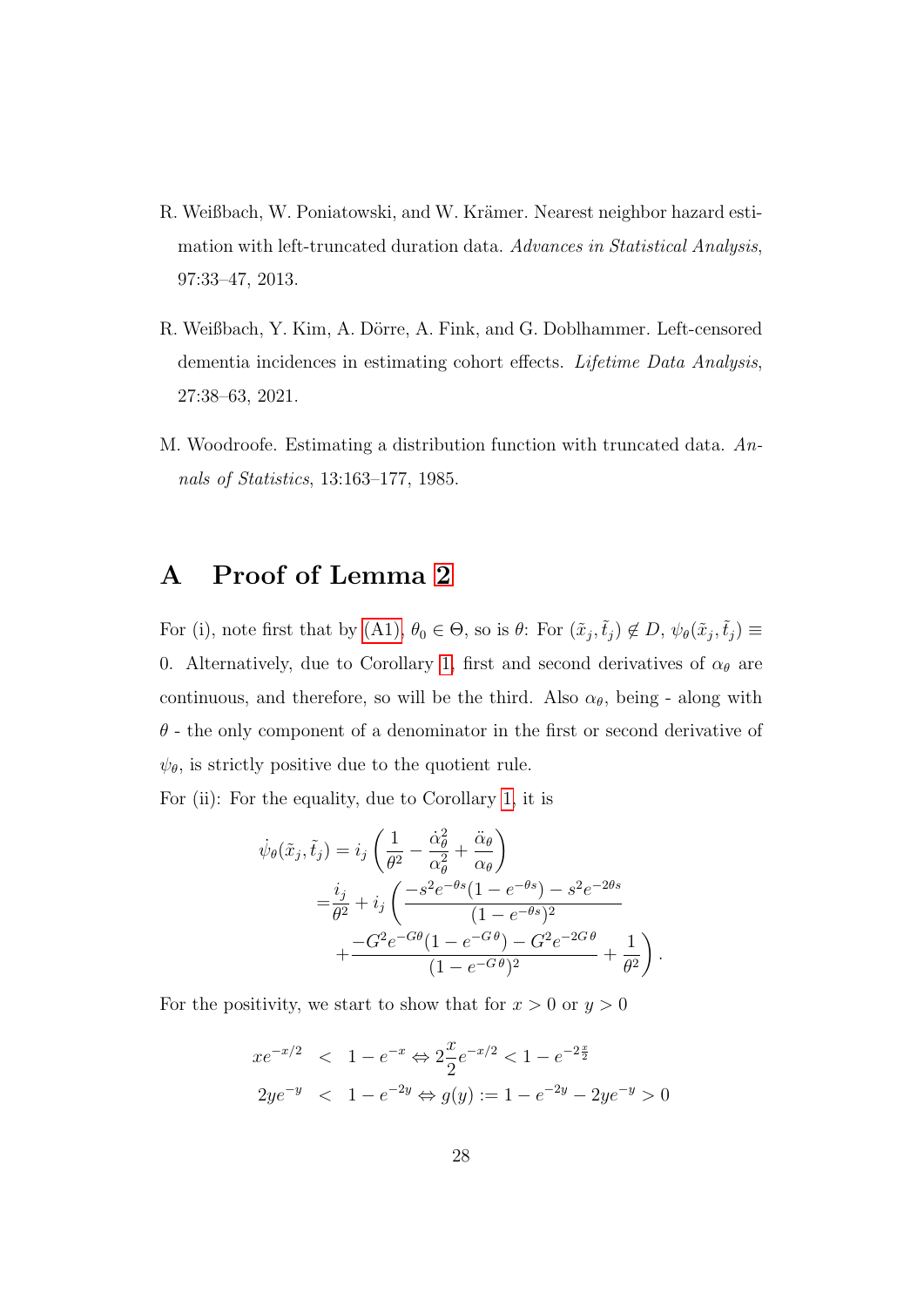Study its slope,  $g'(y) = 2e^{-2y} - (2e^{-y} - 2ye^{-y}) = 2e^{-2y} - 2e^{-y} + 2ye^{-y}$ , being equal to zero if and only if

$$
e^{-2y} - e^{-y} + ye^{-y} = 0 \iff e^{-2y} = (1 - y)e^{-y}
$$
  

$$
\iff -2y = \log(1 - y) - y \iff e^{-y} = 1 - y.
$$

The latter is only fulfilled for  $y = 0$ , due to the known inequality  $e^y > 1 + y$ for  $y \neq 0$ , applied to  $-y$ . Now,  $y = 0$  is not in the domain and hence, g does not change the sign of the slope. It is  $g(log(2)) = 0.06$  and  $g(1) = 0.13$ , so that g is increasing and positive, due to  $\lim_{y\to 0} g(y) = 0$ . Now proceed to observe that from  $xe^{-x/2} < 1 - e^{-x} \Rightarrow x^2 e^{-x} < (1 - e^{-x})^2$  follows

$$
\frac{s^2 e^{-\theta s}}{(1 - e^{-\theta s})^2} < \frac{1}{\theta^2}
$$

and similarly for G instead of s, both for  $i_j = 1$ .

For (iii):

$$
E_{\theta_0}[\psi_{\theta}(\widetilde{X}_j, \widetilde{T}_j)] = E_{\theta_0}[\Psi_n(\theta)]
$$
  
= 
$$
E_{\theta_0} \left( \frac{1}{n} \sum_{i=1}^M X_i - \frac{M}{n\theta} + \frac{M}{n\alpha_{\theta}} \dot{\alpha}_{\theta} \right)
$$
  
= 
$$
\frac{1}{n} E_{\theta_0} \left[ E_{\theta_0} \left( \sum_{i=1}^M X_i | M \right) \right] - \frac{\alpha_{\theta_0}}{\theta} + \frac{\alpha_{\theta_0} \dot{\alpha}_{\theta}}{\alpha_{\theta}}
$$

For (iv): For the first equality, note that  $E_{\theta}[\psi_{\theta_0}(X_j, T_j)] = \Psi(\theta)$  due to (iii). Further, because of [\(1\)](#page-5-0), Corollary [2\(](#page-6-1)iii) and Corollary [1,](#page-5-1) we have:

$$
\theta_0^2 \frac{\alpha_{\theta_0}}{\theta_0} = \theta_0^2 \left( \frac{1}{G \theta_0^2} - \frac{e^{-\theta_0 s}}{G \theta_0^2} - \frac{e^{-\theta_0 G}}{G \theta_0^2} + \frac{e^{-\theta_0 (G+s)}}{G \theta_0^2} \right)
$$

$$
= \frac{1}{G} - \frac{e^{-\theta_0 s}}{G} - \frac{e^{-\theta_0 G}}{G} + \frac{e^{-\theta_0 (G+s)}}{G}
$$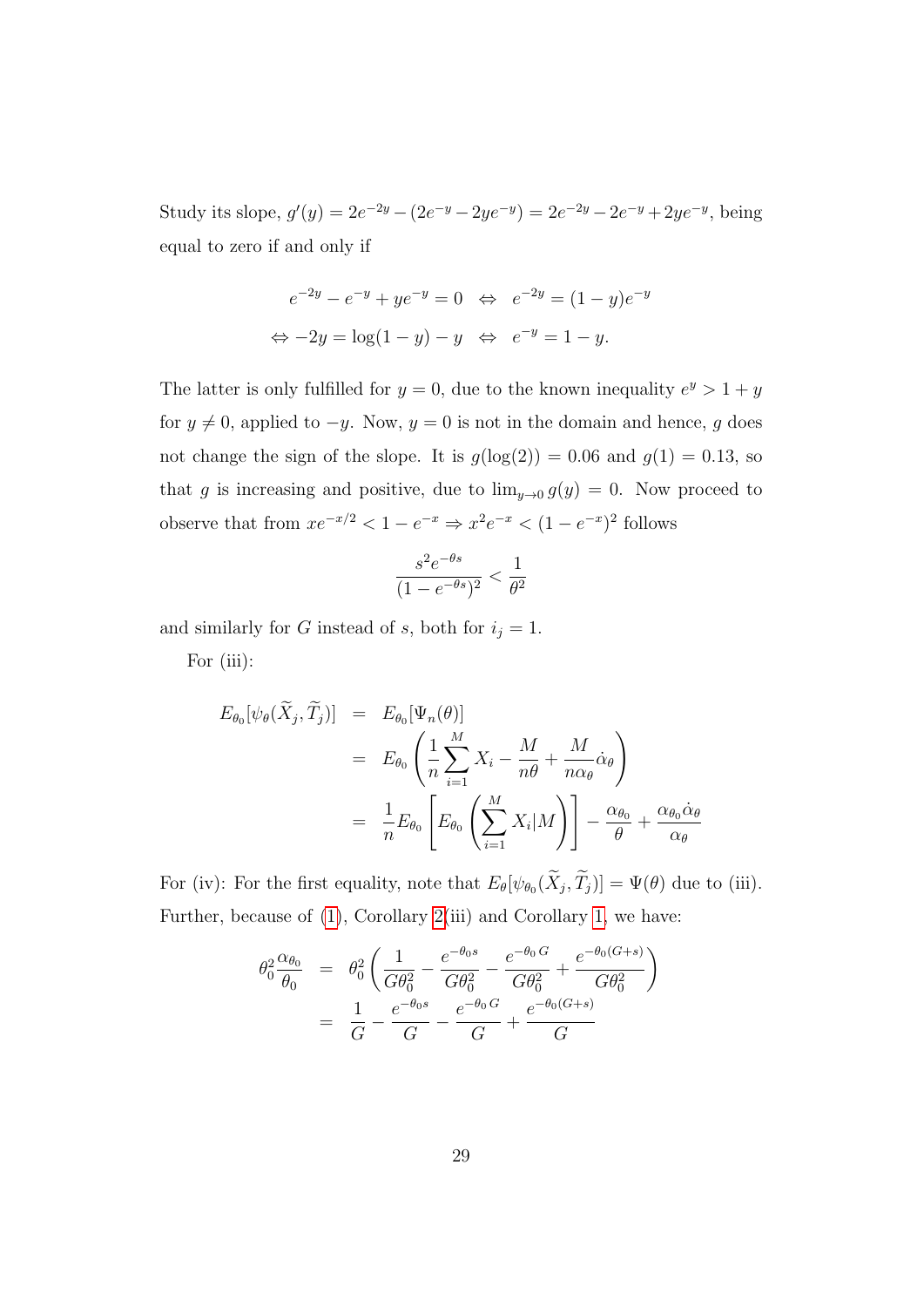$$
-\theta_0^2 \dot{\alpha}_{\theta_0} = \theta_0^2 \left( -\frac{s}{G\theta_0} e^{-\theta_0 s} + \frac{s}{G\theta_0} e^{-(G+s)\theta_0} - \frac{1}{\theta_0} e^{-G\theta_0} + \frac{1}{\theta_0} e^{-(G+s)\theta_0} \right) + \frac{1}{G\theta_0^2} - \frac{1}{G\theta_0^2} e^{-\theta_0 s} - \frac{1}{G\theta_0^2} e^{-\theta_0 G} + \frac{1}{G\theta_0^2} e^{-(G+s)\theta_0} \right) = -\frac{s\theta_0}{G} e^{-\theta_0 s} + \frac{s\theta_0}{G} e^{-(G+s)\theta_0} - \theta_0 e^{-G\theta_0} + \theta_0 e^{-(G+s)\theta_0} + \frac{1}{G} - \frac{1}{G} e^{-\theta_0 s} - \frac{1}{G} e^{-\theta_0 G} + \frac{1}{G} e^{-(G+s)\theta_0} = \left( -\frac{s\theta_0}{G} - \frac{1}{G} \right) e^{-\theta_0 s} + \left( -\theta_0 - \frac{1}{G} \right) e^{-\theta_0 G} + \left( \frac{s\theta_0}{G} + \theta_0 + \frac{1}{G} \right) e^{-(G+s)\theta_0} + \frac{1}{G}
$$

$$
-\theta_0^2 \alpha_{\theta_0} E_{\theta_0}(X_i) = \theta_0^2 \left[ \left( \frac{s}{G\theta_0} + \frac{2}{G\theta_0^2} \right) e^{-\theta_0 s} - \left( -\frac{1}{\theta_0} - \frac{2}{G\theta_0^2} \right) e^{-\theta_0 G} - \left( \frac{G+s}{G\theta_0} + \frac{2}{G\theta_0^2} \right) e^{-\theta_0 (G+s)} - \frac{2}{G\theta_0^2} \right]
$$
  

$$
= \left( \frac{s\theta_0}{G} + \frac{2}{G} \right) e^{-\theta_0 s} + \left( \theta_0 + \frac{2}{G} \right) e^{-\theta_0 G} + \left( -\frac{(G+s)\theta_0}{G} - \frac{2}{G} \right) e^{-\theta_0 (G+s)} - \frac{2}{G}
$$

The three terms add up to  $-\theta_0^2\Psi(\theta_0)$  of (iii) and adding the coefficients of  $e^{-\theta_0 s}$ ,  $e^{-\theta_0 G}$  and  $e^{-\theta_0 (s+G)}$  (and the constants), we have  $\theta_0^2 \Psi(\theta_0) = 0$ . Finally, it is  $\theta_0 \neq 0$ .

For (v): The main idea of the proof is that in the event of a boundary minimum, the distance from  $\Psi_n(\theta)$  to the  $\theta$ -axis is smaller than to  $\Psi(\theta)$ , and that it will converge to the latter. Hence, after surpassing the axis, there will be a zero and  $\Psi_n(\hat{\theta}) = 0$ .

We need to show, stressing the dependence of  $\hat{\theta}$  on n, that:

$$
P\{|\Psi_n(\hat{\theta}_n)| > \eta\} \rightarrow 0 \text{ for } \eta > 0.
$$

Denote the 'event' of a boundary minimum on the left side as (recall the monotonicity of  $\Psi_n(\theta)$  from (ii)),  $A_n := \{\hat{\theta}_n = \varepsilon\} = {\Psi_n(\varepsilon) > 0}$ , and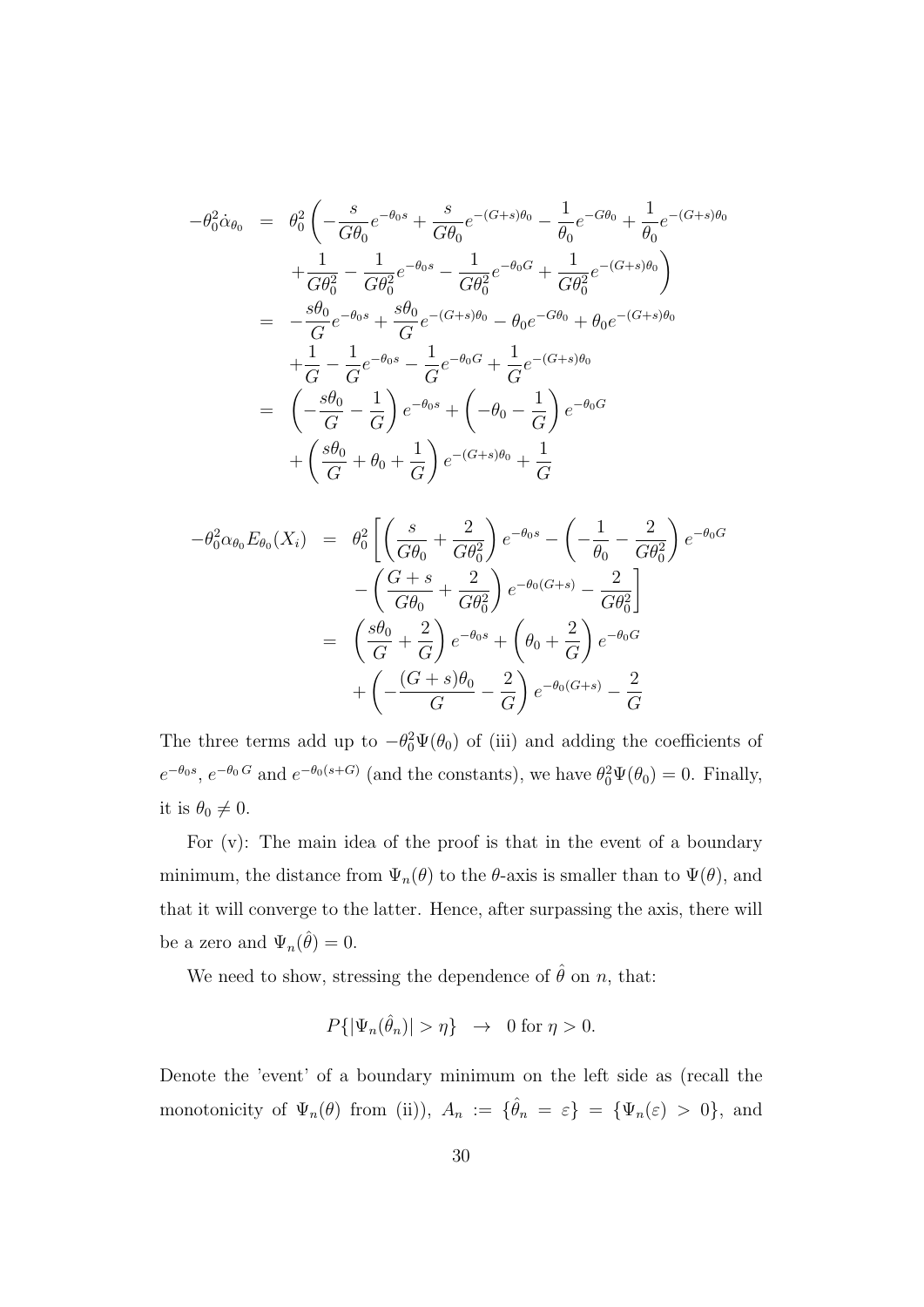on the right as  $B_n := \{\hat{\theta}_n = 1/\varepsilon\} = {\Psi_n(1/\varepsilon) < 0}.$  Again due to the monotonicity of  $\Psi_n(\theta)$ , the events are mutually exclusive,  $A_n \cap B_n = \emptyset$ , with the consequence that  $P(A_n \cup B_n) = P(A_n) + P(B_n)$ .

Recall that  $\Psi(\theta_0) = 0$  (from (iv)). Also it is  $\Psi(\theta) > 0$  with the same calculation as for  $\dot{\psi}_{\theta}(\tilde{x}_j, \tilde{t}_j)$  in the equality of [\(6\)](#page-9-2) (for  $(\tilde{x}_j, \tilde{t}_j) \in D$ ) in (ii). Hence, for  $\theta_0 \in ]\varepsilon, 1/\varepsilon[$ ,  $\Psi(\theta)$  is 'away' from zero at the boundary, i.e.  $-\Psi(\varepsilon)$  > 0 and  $\Psi(1/\varepsilon) > 0$  Furthermore, in the event of  $A_n$ , the distance from  $\Psi_n(\varepsilon)$ to the  $\theta$ -axis is smaller than to (the negative)  $\Psi(\varepsilon)$ :

<span id="page-30-1"></span>
$$
\Psi_n(\varepsilon) \le |\Psi_n(\varepsilon) - \Psi(\varepsilon)| \tag{19}
$$

Similarly, in the event of  $B_n$ , it is

<span id="page-30-2"></span>
$$
-\Psi_n(1/\varepsilon) \le |\Psi_n(1/\varepsilon) - \Psi(1/\varepsilon)| \tag{20}
$$

We have  $|\Psi_n(\hat{\theta}_n)| > \eta \Leftrightarrow \Psi_n(\hat{\theta}_n) \neq 0 \Leftrightarrow \hat{\theta}_n \in \{\varepsilon, 1/\varepsilon\} \Leftrightarrow A_n \cup B_n \Leftrightarrow$  $\{\Psi_n(\varepsilon)>0\}\cup\{\Psi_n(1/\varepsilon)<0\}$  and hence

$$
P\{|\Psi_n(\hat{\theta}_n)| > \eta\} = P\{\{\Psi_n(\varepsilon) > 0\} \cup \{-\Psi_n(1/\varepsilon) > 0\}\}\
$$
  
= 
$$
P\{\Psi_n(\varepsilon) > 0\} + \{-\Psi_n(1/\varepsilon) > 0\}\
$$
  

$$
\leq P\{|\Psi_n(\varepsilon) - \Psi(\varepsilon)| > 0\} + P\{|\Psi_n(1/\varepsilon) - \Psi(1/\varepsilon)| > 0\} \to 0,
$$

where the last inequality is due to  $(19),(20)$  $(19),(20)$  $(19),(20)$  and that, due the very beginning of the proof,  $\Psi_n(\theta) \stackrel{p}{\rightarrow} \Psi(\theta)$  for  $\theta \in \Theta$ .

#### <span id="page-30-0"></span>B Proof of Theorem [3](#page-17-0)

First we derive the density of  $\mathcal{L}(N_n^*)$  w.r.t.  $\mathcal{L}(N_0)$  to be

<span id="page-30-3"></span>
$$
g(\mu) = \left(\prod_{i=1}^{\mu(S)} h_{\theta_0}(x_i, t_i)\right) \exp(A^2 - n\alpha_{\theta_0})
$$
 (21)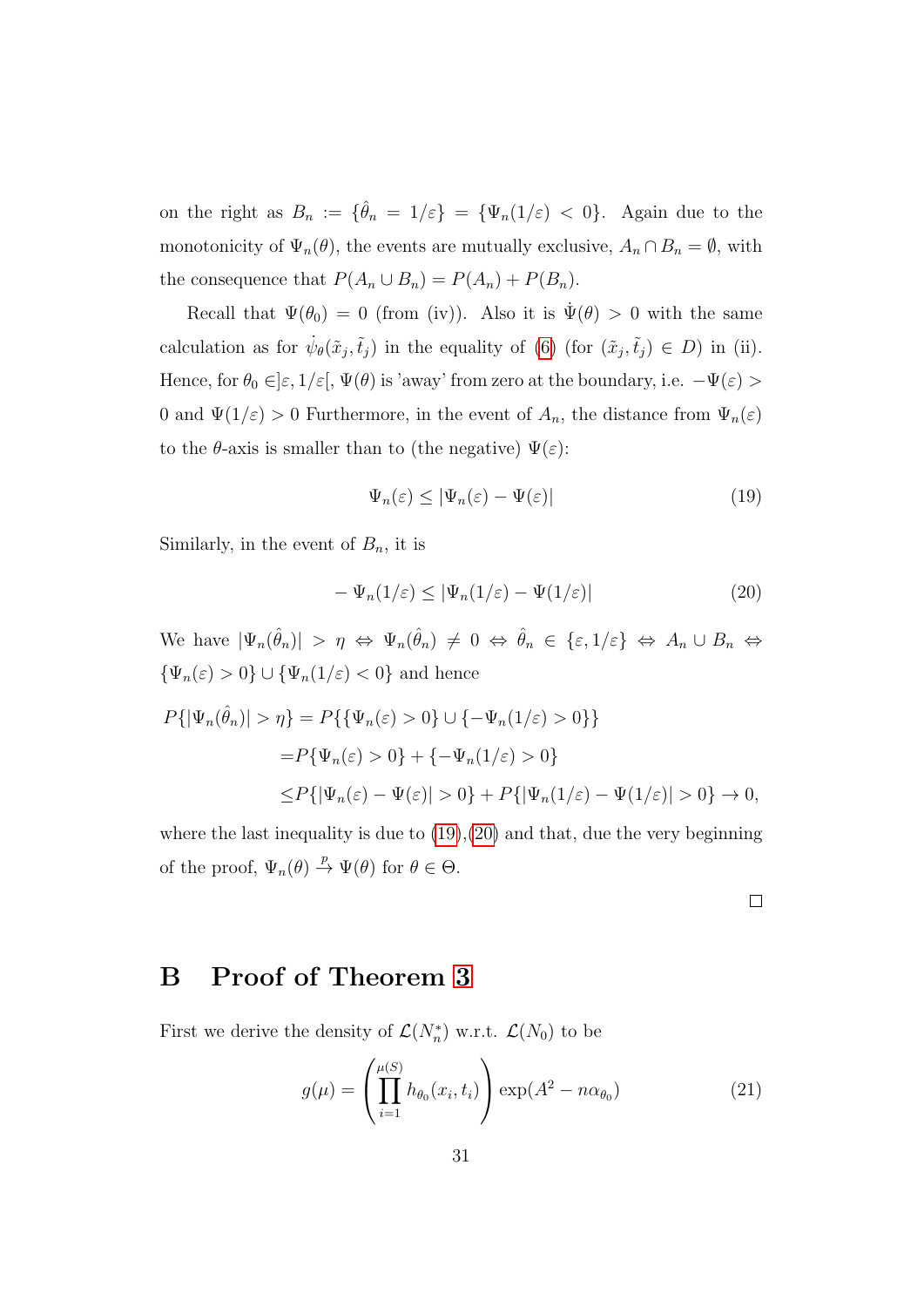and the display [\(16\)](#page-17-1) results by replacing the true  $\theta_0$  by the generic  $\theta$ , inserting  $h_{\theta}$  from [\(15\)](#page-17-2) and evaluating at the argument ( $\mu$ ) as the observation  $n_n^*$ .

According to Theorem 3.1.1 in [Reiss](#page-26-4) [\(1993\)](#page-26-4), it suffices to derive the density only on  $\mathbb{M}_k := \{ \mu \in \mathbb{M} : \mu(S) = k \}.$ 

We obtain by [\(11\)](#page-14-1) and [\(12\)](#page-15-2) that  $\mathcal{L}[(X_i,T_i)'] = \nu_n^*/\nu_n^*(S)$ , and  $\mathcal{L}[(X_i^0,T_i^0)'] =$  $\nu_0/\nu_0(S)$  by [\(13\)](#page-16-1). Both are mappings  $\mathcal{B} \to \mathbb{R}_0^+$  related by a density (being a mapping  $S \to \mathbb{R}_0^+$ )

$$
\frac{d\mathcal{L}[(X_i, T_i)']}{d\mathcal{L}[(X_i^0, T_i^0)']} = \frac{d\nu_n^*}{d\nu_0} \frac{\nu_0(S)}{\nu_n^*(S)} = h_{\theta_0}(x_i, t_i) \frac{\nu_0(S)}{\nu_n^*(S)} = \frac{A^2}{n\alpha_{\theta_0}} h_{\theta_0}(x_i, t_i) =: h_1(x_i, t_i).
$$

That  $\nu_0(S)$  and  $\nu_n^*(S)$  are constants leads to the first equality, the second equality is due to [\(14\)](#page-16-2) and the third holds by [\(11\)](#page-14-1) and [\(13\)](#page-16-1). The product experiment  $\mathcal{L}[(X_i, T_i)']^k$  has  $\mathcal{L}[(X_i^0, T_i^0)']^k$ -density,

<span id="page-31-0"></span>
$$
h_{1,k}\left[\binom{x_1}{t_1},\ldots,\binom{x_k}{t_k}\right] := \prod_{i=1}^k h_1(x_i,t_i) = \frac{A^{2k}}{n^k \alpha_{\theta_0}^k} \prod_{i=1}^k h_{\theta_0}(x_i,t_i) \tag{22}
$$

Define  $\iota_k: S^k \to \mathbb{M}_k$  with

$$
\iota_k \left[ \binom{x_1}{t_1}, \ldots, \binom{x_k}{t_k} \right] := \sum_{i=1}^k \epsilon_{\binom{x_i}{t_i}},
$$

so that  $h_{1,k} = f_k \circ \iota_k$  with

$$
f_k(\mu) = h_{1,k}\left[\binom{x_1}{t_1},\ldots,\binom{x_k}{t_k}\right]
$$

and  $\mu = \sum_{i=1}^{k} \epsilon_{(x_i, t_i)'}.$  The seemingly double-used  $h_{1,k}$  represents two *different* mappings, due to the different domains  $(S^k$  in  $(22)$  and  $\mathbb{M}_k$  later). This means that  $f_k$  attributes for point measure  $\mu$ , build on  $(x_1, t_1)', \ldots, (x_k, t_k)',$ the same value as  $h_{1,k}$  does for the vector  $((x_1, t_1)', \ldots, (x_k, t_k)')$ . Now note that for  $M \in \mathcal{M}_k$  (with  $\mathcal{M}_k$  being the restriction of  $\mathcal{M}$  to  $\mathbb{M}_k$ )

$$
\iota_k\left(\left[\mathcal{L}\binom{X_i}{T_i}\right]^k\right)(M) = \left[\mathcal{L}\binom{X_i}{T_i}\right]^k(\iota_k^{-1}(M)) = \mathcal{L}\left(\sum_{i=1}^k \epsilon_{\binom{X_i}{T_i}}\right)(M).
$$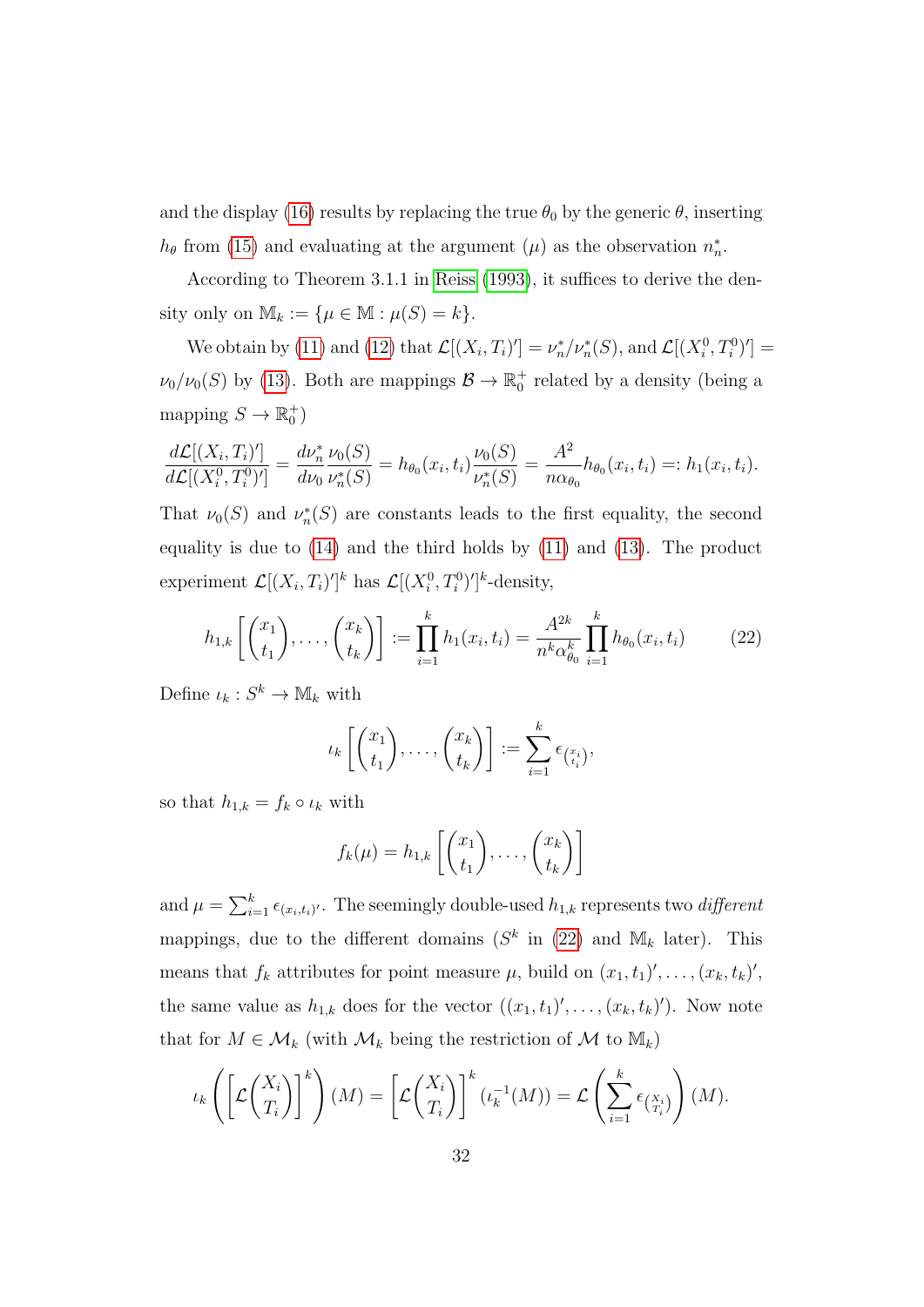It is easiest to start reading the line from the centre, where  $\iota_k^{-1}$  $\frac{1}{k}(M)$  is short for  $\{\iota_k^{-1}$  $_{k}^{-1}(\mu), \mu \in M$ . (Notation to be distinguished from sample size.) Similarly,  $\iota_k[\mathcal{L}(X_i^0, T_i^0)]^k = \mathcal{L}(\sum_{i=1}^k \epsilon_{(X_i^0, T_i^0)'})$ . Hence by Lemma 3.1.1 of [Reiss](#page-26-4) [\(1993\)](#page-26-4), it is  $f_k \in d\mathcal{L}\left(\sum_{i=1}^k \epsilon_{(X_i,T_i)'}\right) / d\mathcal{L}\left(\sum_{i=1}^k \epsilon_{(X_i^0,T_i^0)'}\right)$ . For  $M \in \mathcal{M}_k$ ,

$$
P\{N_n^* \in M\} = P\left\{\sum_{i=1}^k \epsilon_{\binom{X_i}{T_i}} \in M, Z = k\right\} = P\left\{\sum_{i=1}^k \epsilon_{\binom{X_i}{T_i}} \in M\right\} P\{Z = k\}.
$$

In the first equality, the second condition,  $Z = k$ , results from the fact that whatever  $\mu$ , it must be in  $\mathcal{M}_k$ . For the first condition, the largest index for summation is originally  $Z$ , but can be replaced by  $k$  due to the second condition. (The order of conditions is irrelevant.) The second equality is due to the independence (see Definitions [2\)](#page-15-0). Similarly by Definitions [3](#page-16-0) for  $N_0$ :

<span id="page-32-0"></span>
$$
\mathcal{L}(N_0)(M) = P\{N_0 \in M\} = P\left\{\sum_{i=1}^k \epsilon_{\binom{X_i^0}{T_i^0}} \in M\right\} P\{Z_0 = k\}
$$
 (23)

Hence,

<span id="page-32-1"></span>
$$
P\{N_n^* \in M\} = P\{Z = k\} \int_M d\mathcal{L} \left(\sum_{i=1}^k \epsilon_{\binom{X_i}{T_i}}\right)
$$
  

$$
= P\{Z = k\} \int_M f_k d\mathcal{L} \left(\sum_{i=1}^k \epsilon_{\binom{X_i^0}{T_i^0}}\right) = \frac{P\{Z = k\}}{P\{Z_0 = k\}} \int_M f_k d\mathcal{L} \left(N_0\right)
$$
  
(24)

The last equality is due to [\(23\)](#page-32-0). Now, due to Definitions [2](#page-15-0) and [3,](#page-16-0) [\(13\)](#page-16-1)(right),  $(12)(\text{right})$  $(12)(\text{right})$  and  $(11)$  we have

$$
P\{Z = k\} = \frac{n^k \alpha_{\theta_0}^k e^{-n\alpha_{\theta_0}}}{k!} \text{ and } P\{Z_0 = k\} = \frac{A^{2k} e^{-2A}}{k!},
$$
  

$$
\nu_0(S) = E[N_0(S)] = E(Z_0) = A^2 \text{ and}
$$
  

$$
\nu_{n,D}(S) = E[N_{n,D}(S)] = E(Z) = n\alpha_{\theta_0}.
$$